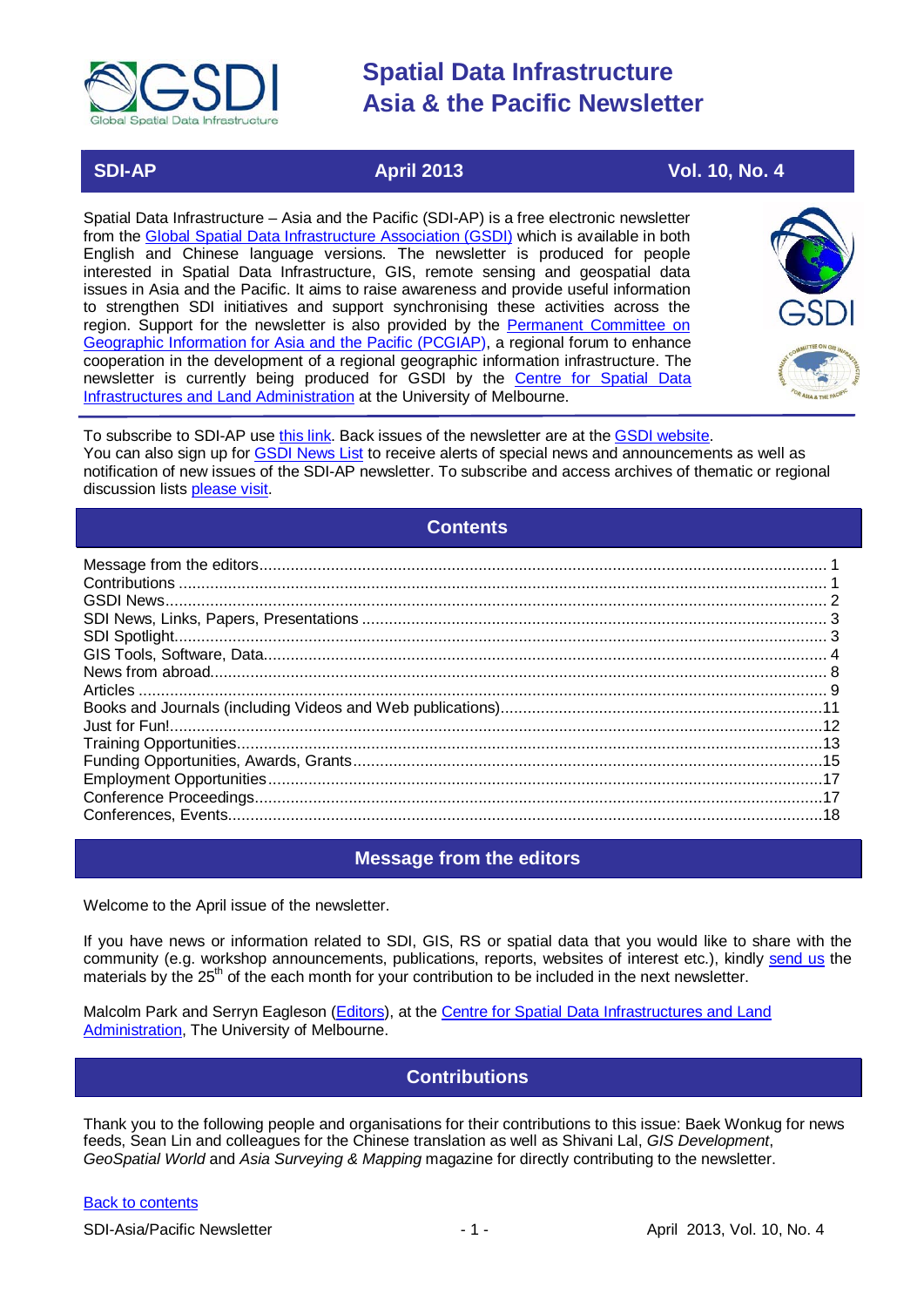

## **GSDI News**

#### <span id="page-1-0"></span>**GSDI 14 Conference Preparations**

Preparations continue for the joint GSDI 14 World Conference and AfricaGIS 2013 Conference scheduled to be held in Addis Ababa, Ethiopia, at the UNECA Conference Center, in early November 2013 in partnership with GSDI Association, EIS-Africa, the International Geospatial Society, and the United Nations Economic Commission for Africa (UNECA).

AfricaGIS is the largest regularly occurring GIS conference in Africa with participants from the whole continent. The GSDI World Conference moves to sites across the globe to offer geospatial specialists from all parts of the world opportunities to better exchange ideas and learn from peers in building spatial data infrastructure. [For](http://www.gsdi.org/gsdiConferences)  [past conferences.](http://www.gsdi.org/gsdiConferences)

The selected theme of the conference is "Spatial Enablement in Support of Economic Development and Poverty Reduction" The pressing needs of African nations, their citizens, and the needs of economically disadvantaged nations generally are a particular emphasis of the conference and include such concerns as:

- sustainable development,
- economic development,
- business intelligence and business geographics,
- disaster prevention, warning, management, response, and recovery,
- alleviation of poverty and crime,
- lessening the digital divide including access to information technologies,
- ensuring food security,
- support of transportation, health and communication systems, and
- facilitating land ownership.

Substantial reduction in registration fees will be available for local participants, members of EIS-Africa and members of the International Geospatial Society who are from low income per capita nations. Substantial reductions in Exhibit and Sponsorship fees will be available for companies and agencies that are members of the GSDI Association.

Consult the [web site](http://gsdi.org/gsdi14) as the Call for Papers and details about the program, facilities and sponsorship opportunities become available.

#### **International Geospatial Society (IGS) Free Memberships**

At its recent meeting, the GSDI Board of Directors passed a motion that allows individuals in low and very low income nations to join the International Geospatial Society (IGS) by providing specific information of value to the global community in lieu of annual cash dues. To join, simply add your professional profile to the growing interconnected network of geospatial specialists across the globe. Benefits of membership in IGS are listed at [http://www.igeoss.org/benefits.](https://owa.unimelb.edu.au/owa/redir.aspx?C=54c2b4d3973d480282dc7c38384f4204&URL=http%3a%2f%2fwww.igeoss.org%2fbenefits) For further information, contact [Harlan Onsrud,](mailto:onsrud@gsdi.org) Executive Director, GSDI Association.

#### **Outreach & Membership Committee**

Committee vice-Chair, Roger Longhorn has joined the International Hydrographic Organization (IHO) Marine SDI Working Group (MSDIWG) and attended the Marine SDI Open Forum meeting in Copenhagen (remotely!) and the following two-day workshop of the MSDIWG, hosted by the Danish Hydrographic Service. The MSDIWG, which has existed since 2009, is setting its new workplan for 2013-2014 and is interested in developing a stronger relationship with non-marine SDI development initiatives at national, regional and global levels. Longhorn will explore this with the GSDI Board and Executive Committee at the next opportunity. The Outreach & Membership Committee also manages the GSDI Group on LinkedIn, which has added seven new members in the past month, for a total of 229 members today. If you are not already a member of this group, please join today – and tell your friends! Visit [http://www.linkedin.com](https://owa.unimelb.edu.au/owa/redir.aspx?C=rDg2dzQe3UKfwin28aspI4dcf2EJ4c8IKc_jDEPg91nlCdVQBzUX28or6ioXGu07OXWheK19Jyk.&URL=http%3a%2f%2fwww.linkedin.com) to join, then find GSDI in the 'Groups' option, to join the group.

#### **Technical Committee**

Technical Committee Chair, Eric van Praag, Regional Coordinator, GeoSUR Program of the Latin American Development Bank (CAF), along with USGS, has nominated the GeoSUR Topographic Processing Service (TPS), built with ESRI´s AG Server 10.1, for the AAG Stanley Brunn Award for Creativity in Geography. See more news later in this issue.

The Technical Committee is also responsible for updating of the GSDI SDI Cookbook, a wiki maintained at: [http://www.gsdidocs.org/GSDIWiki/index.php/Main\\_Page.](https://owa.unimelb.edu.au/owa/redir.aspx?C=rDg2dzQe3UKfwin28aspI4dcf2EJ4c8IKc_jDEPg91nlCdVQBzUX28or6ioXGu07OXWheK19Jyk.&URL=http%3a%2f%2fwww.gsdidocs.org%2fGSDIWiki%2findex.php%2fMain_Page)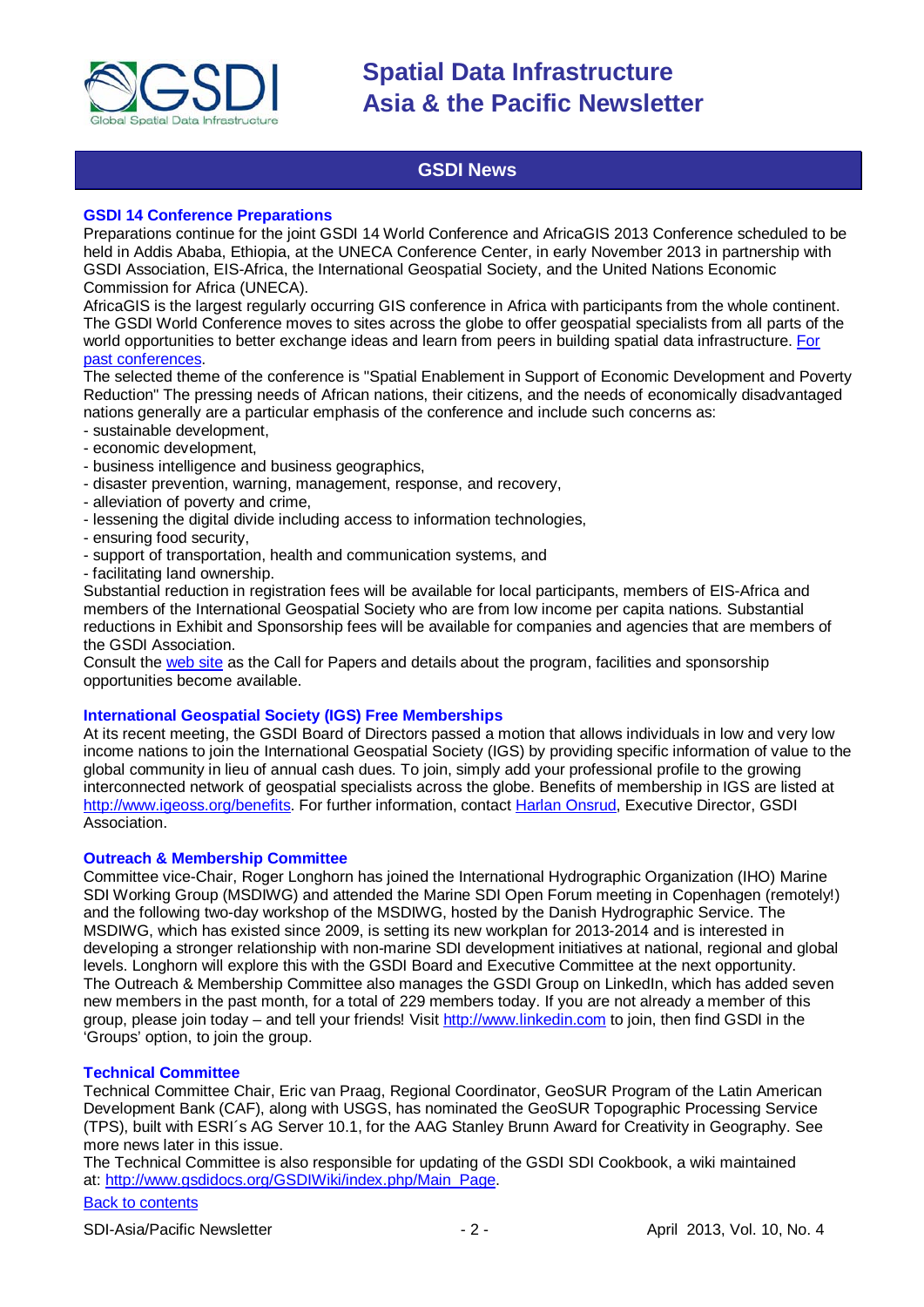

**GSDI Member organisations**, members of the GSDI Association Committees, Council and Board, and IGS members are involved in the many other regional and global initiatives on an on-going basis:

- [Digital Earth](http://www.digitalearth-isde.org/) (International Society for Digital Earth).
- [Eye on Earth.](http://www.eyeonearth.org/)
- [Group on Earth Observations \(GEO\) / Global Earth Observation System of Systems \(GEOSS\).](http://www.earthobservations.org/)
- [EuroGEOSS](http://www.eurogeoss.eu/default.aspx) GEOSS Project funded by the European Union.
- [INSPIRE](http://www.inspire.jrc.ec.europa.eu/) Infrastructure for Spatial Information in the European Community.
- [International Hydrographic Organisation](http://www.iho.int/) Marine SDI Working Group.
- [UNESCO IOC](http://www.iode.org/) Marine/Coastal Spatial Data Infrastructure development.
- UNSD (Statistics Division) [UN-GGIM \(UN Global Geospatial Information Management\).](http://www.ggim.un.org/)
- [UNGIWG](http://www.ungiwg.org/) (UN GI Working Group).
- [UNESCO IOC](http://www.iode.org/) Marine/Coastal Spatial Data Infrastructure development.
- UNSDI [UN-GGIM](http://www.ggim.un.org/) (UN Global Geospatial Information Management).
- UNSDI [UNGIWG](http://www.ungiwg.org/) (UN GI Working Group).

#### <span id="page-2-0"></span>[Back to contents](#page-0-0)

### **SDI News, Links, Papers, Presentations**

#### **SDI Cookbook update**

The SDI Cookbook, in its wiki version, now has an updated Chapter 10 to reflect the latest slate of standards and popular version numbers. We seek contributing editors for the other Chapters to also bring them up-to-date. About three months prior to the next GSDI Conference we will seek to affix a date and snapshot the Cookbook into a "SDI Cookbook 2013" PDF version. By saving a PDF and giving it a date of publication, it will clarify the reference and citation of the document and provide a time context.

If you are interested in helping update any of the chapters, please contact [Douglas Nebert.](mailto:ddnebert@usgs.gov)

#### **[Remote-sensing database to upgrade planning in JK](http://www.business-standard.com/article/pti-stories/remote-sensing-database-to-upgrade-planning-in-jk-omar-113022600419_1.html)**

Real-time spatial data about Jammu and Kashmir would help decision-making authorities in improving governance in all areas of the state, Chief Minister Omar Abdullah said today.

The chief minister was speaking at the launch of State Spatial Data Infrastructure (SSDI) project organised by the Department of Environment and Remote Sensing here.

Source: [Asian Surveying & Mapping](http://www.asmmag.com/2012-12-30-14-17-42/headlines/4866-remote-sensing-database-upgrade-planning-in-jk-omar.html) and Business Standard

#### <span id="page-2-1"></span>**[Back to contents](#page-0-0)**

## **SDI Spotlight**



This month's "Spotlight" feature is from Marzieh Reisi who is currently a PhD student in Environmental Engineering under the supervision of Associate Professor Lu Aye and her thesis title is "land use and transport sustainability". She has bachelor's and master's degrees in environmental engineering from Isfahan University of Technology, Iran.



## **Sustainable Transport**

Sustainable transport, as one of the important dimensions of urban sustainability, has been developed to make a balance between transport socio-economic benefits and its social and environmental adverse effects. Current sustainability studies deal with the challenge of measuring transport sustainability, using long lists of sustainable indicators. Since using too many indicators is inappropriate and complex for decision making because of their hard interpretation, integrating different indicators into a single index is useful. Aggregating individual indicators into a composite index measures multi-dimensional aspects of sustainability that can not be captured completely by individual indicators alone. With this in mind, this research aims to develop a model for obtaining a composite transport sustainability index based on three aspects: environmental, social and economic, each one defined by a limited set of indicators.

#### [Back to contents](#page-0-0)

SDI-Asia/Pacific Newsletter  $\sim$  3 - April 2013, Vol. 10, No. 4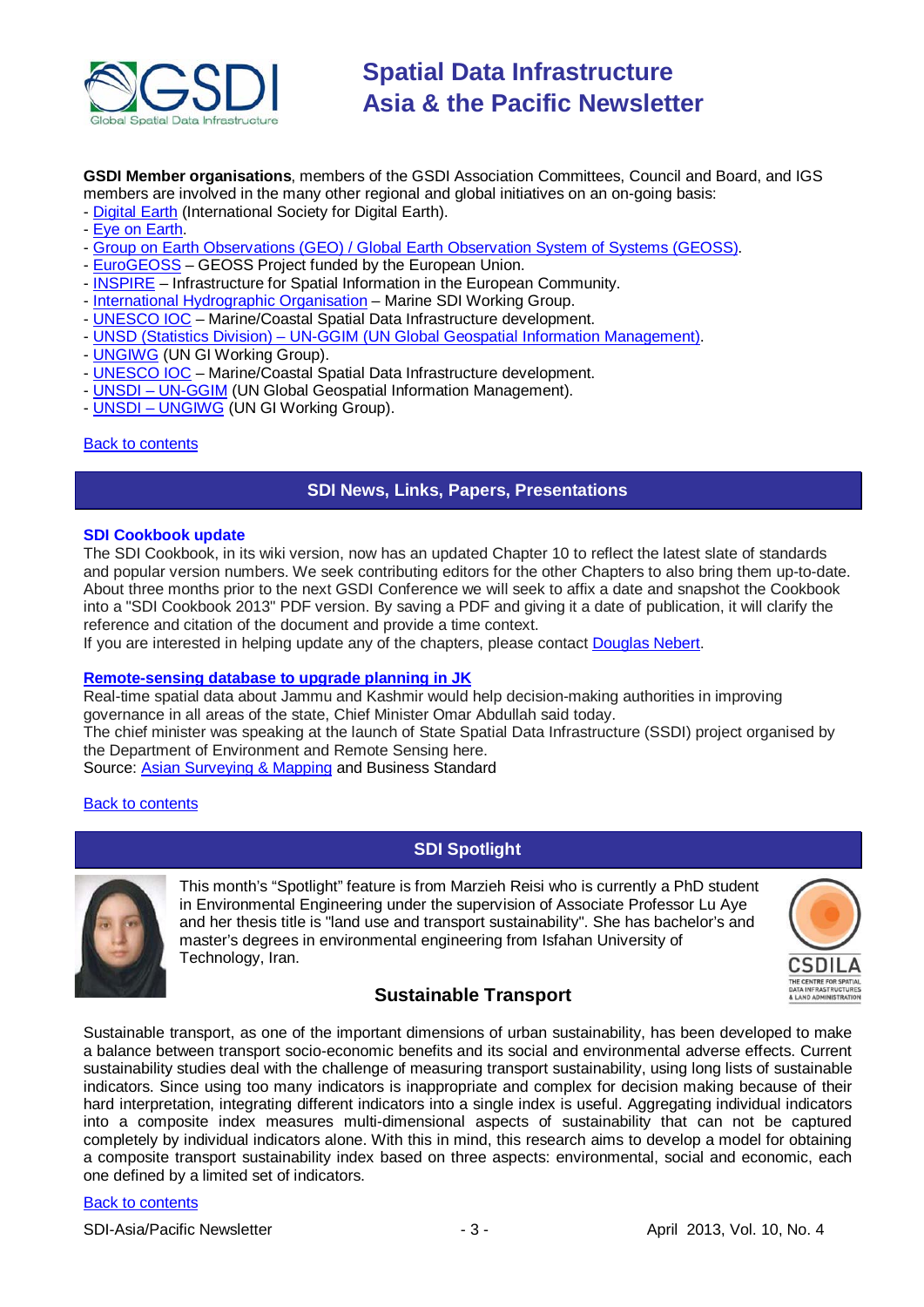

The process of calculating the composite index in this study was divided into several parts. At first, prominent indicators were selected in environmental  $(I_E)$ , social  $(I_S)$  and economic  $(I_C)$  aspects. Then indicators with different measurement units were normalized. Weighing selected indicators, relevant indicators were first aggregated into three sub-indices and finally integrated to a composite sustainable transport index  $(l_{\text{CST}})$ . The study area is 79 statistical local areas (SLA) of Melbourne, identified by the Australian Bureau of Statistics (ABS).

Sustainable indicators are variables which are defined to measure progress towards sustainability. So indicators selection is the first step in all sustainability studies. Depletion of non-renewable resources, GHG emissions (CO<sub>2-e</sub>), other air pollutants (CO, NO<sub>2</sub>, PM<sub>10</sub>), land consumption for transport accessibility, fatalities and injuries related to traffic accidents, mortality effects of air pollutants, car ownership costs, vehicle and general costs of accidents were selected as sustianable indicators and quantified using were 2006 ABS database and Victorian Integrated Survey of Travel and Activity 2007 (VISTA07). In the next step, indicators were normalized to remove inconsistency among them. After normalization, it was needed to weight indicators according to their importance. Principle componenet analysis /factor analysis (PCA/FA) which was used in this study, considers correlation among indicators to form a composite index that captures the information of individual indicators as much as possible. Each factor or component reveals the set of indicators with which it has the strongest association. PCA/FA is not subjective and considers differences among indicators, so it can overcome common problmes of other weighting method such as equal weighting or weighting based on experts opinions. After assigning weights, indicators in each dimension were aggregated into three sub-indices. In the later stage, these sub-indices were weighted and aggregated into  $I_{\text{CST}}$ . The  $I_{\text{CST}}$  is between zero and one which shows transport sustainability of each SLA compare to others. The  $I_{\text{CST}}$  in each SLA would be high if the average of its individual sustainability sub-indices was high.

The  $I_{CST}$  was the highest (0.93) for Inner Melbourne, as one of inner SLAs and the lowest (0.15) for Cardinia-South, as one of the outer SLAs. The outcome of this study, an index value, can be used by planning agencies and councils to diagnose the problem of SLAs with poor transport sustainability performances and to generate specific land use planning for solving these problems.

#### <span id="page-3-0"></span>[Back to contents](#page-0-0)

## **GIS Tools, Software, Data**

#### **[University of Melbourne, IBM and NICTA to Collaborate on Disaster Management Platform to Enable](http://www-03.ibm.com/press/au/en/pressrelease/40637.wss)  [Fast Evidence-based Decisions Using Real-time Information](http://www-03.ibm.com/press/au/en/pressrelease/40637.wss)**

The University of Melbourne, IBM and NICTA (National ICT Australia)today jointly announced that they are collaborating to develop the [Australia Disaster Management Platform](http://www.admp.org.au/) (ADMP), a next generation open standards-based IT platform aimed at improving disaster management, protecting communities and potentially saving lives.

Over the past decade alone, the world has experienced a deluge of natural and man-made disasters impacting millions and costing trillions of dollars in property and infrastructure damage. From floods to bushfires to hurricanes to droughts to nuclear reactor meltdowns and chemical spills, disaster events were widespread and severe. Traditionally, many of the decision support tools used by emergency services are not interoperable thereby fuelling a siloed, uncoordinated and less effective approach to disaster management.

In response, researchers from the Melbourne School of Engineering at the University of Melbourne, IBM and NICTA will develop and implement an innovative, integrated, open standards-based disaster management platform designed to gather, integrate and analyse vast amounts of geo-spatial and infrastructure information from multiple data sets to create real-time practical information streams on disaster events. As well as enabling real-time situational awareness, the information streams will be used to develop simulation and optimisation models within available and changing constraints.

The Platform will then facilitate informed decision-making by communicating the information, via various channels and at appropriate levels of detail, to the wide spectrum of people involved in making emergency decisions - from the central coordinating agencies that are charged with directing activities, to on-ground emergency services personnel, through to the local community. SOURCE: IBM press release

**New Zealand - [Canterbury SDI Acceleration: GIS Interoperability. Final Report to Land Information New](http://www.geospatial.govt.nz/sites/default/files/ConsultingWhere_Canterbury_GI_Interoperability_Plugfest_Report_20120716.pdf)  [Zealand on the Results of the May 2012 Plugfest](http://www.geospatial.govt.nz/sites/default/files/ConsultingWhere_Canterbury_GI_Interoperability_Plugfest_Report_20120716.pdf)**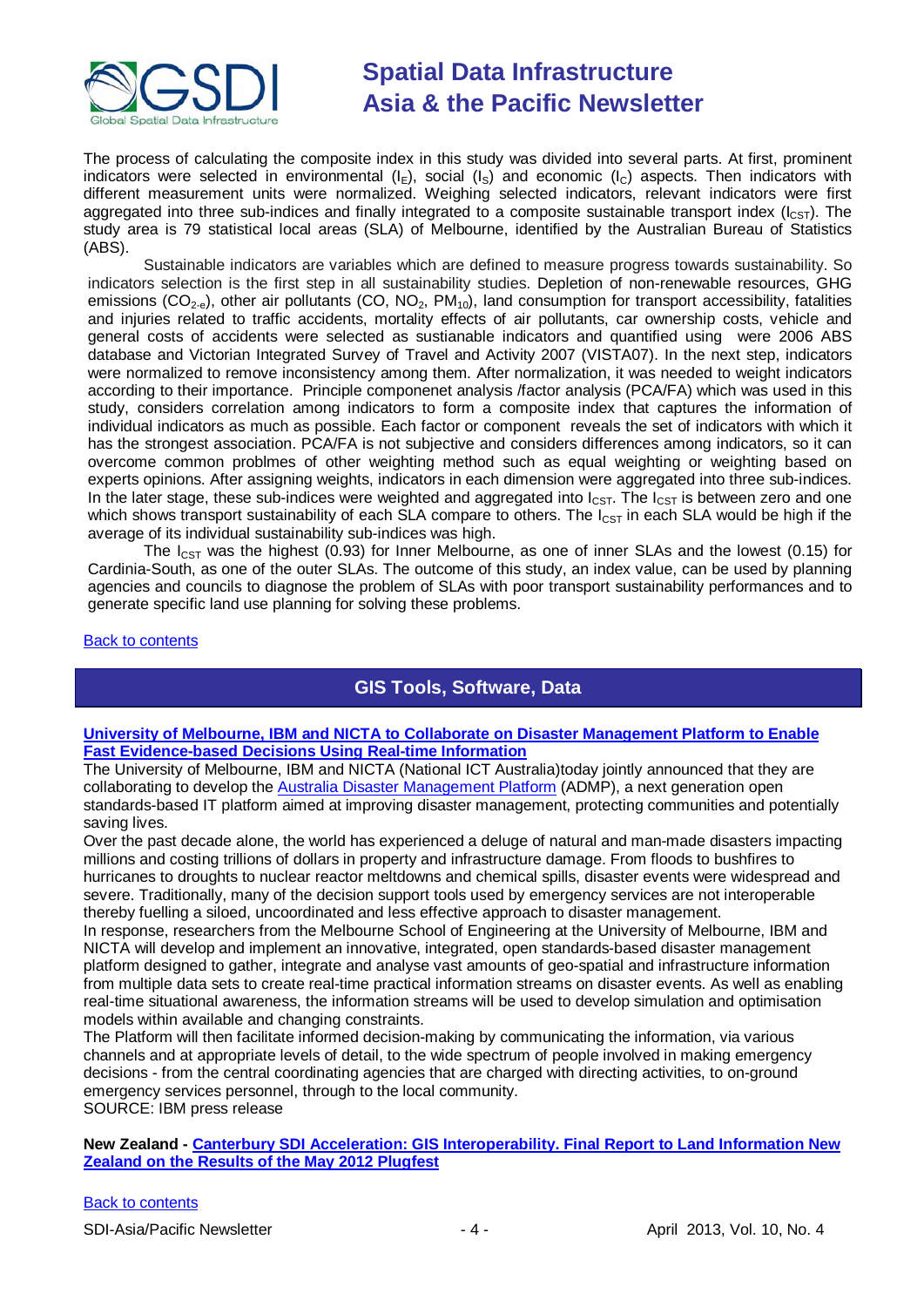

#### **[New Zealand: Spatial data fast-tracked to aid recovery](http://computerworld.co.nz/news.nsf/news/spatial-data-fast-tracked-to-aid-recovery)**

Land Information NZ (Linz) has secured funding and canvassed interest in work towards a specific Spatial Data Infrastructure (SDI) to assist Canterbury's recovery from the effects of the earthquakes.

The project will run in parallel with the nationwide SDI, which is still at the planning stage.

The eight workstreams involved in the Canterbury project are mostly concerned with sharing of spatial and property information between the various organisations participating in the recovery.

#### **The OGC announces Best Practices Document for Earth Observation Product, Service and Sensor [For further information](mailto:Contact:%20%20info@opengeospatial.org)**

The Open Geospatial Consortium (OGC®) has adopted as an official OGC Best Practice a document titled, "OGC EO Product Collection, Service and Sensor Discovery using the CS-W ebRIM Catalogue." This OGC Best Practices Document describes the relations that exist between several metadata conceptual models: Earth Observation (EO) Product, EO Product Collections, Sensors and Services. Specification of the linking between artifacts of these types is important for the process of cataloguing and discovering those artifacts.

CSW, or "Catalog Service – Web," is one profile of the OGC [Catalog Service](http://www.opengeospatial.org/standards/specifications/catalog) 

[Standard](http://www.opengeospatial.org/standards/specifications/catalog) ( <http://www.opengeospatial.org/standards/specifications/catalog> ), which defines common interfaces to discover, browse, and query metadata about data, services, and other resources. Electronic Business using eXtensible Markup Language, or ebXML, is a family of XML based standards sponsored by OASIS and UN/CEFACT providing an open infrastructure that enables global use of electronic business information in an interoperable, secure, and consistent manner. ebRIM is the accompanying electronic business Registry Information Model.

During the Heterogeneous Missions Accessibility (HMA) series of projects managed by the European Space Agency (ESA), the HMA stakeholders defined a minimal set of metadata elements that are required to describe a collection of EO products. The stakeholders also defined a minimal set of metadata elements required to describe the different Web service instances that are being deployed throughout the Ground Segments of the Global Monitoring for Environment and Security (GMES) Contributing Missions. These Web services include catalogue services for discovery of EO products, EO product collections and EO services, ordering services, feasibility analysis, Web map services and Web coverage services. This OGC Best Practice is a result of their efforts and discussions about these issues among the OGC membership. The document was finalized in the ESA General Support Technology Programme (GSTP) "Semantic-Web for Mediated Access Across Domains" (SMAAD) project.

The OGC EO Product Collection, Service and Sensor Discovery using the CS-W ebRIM Catalogue document is [available and free to the public.](http://www.opengeospatial.org/standards/bp)

The OGC is an international consortium of more than 480 companies, government agencies, research organizations, and universities participating in a consensus process to develop publicly available geospatial standards. OGC Standards support interoperable solutions that "geo-enable" the Web, wireless and locationbased services, and mainstream IT. OGC Standards empower technology developers to make geospatial information and services accessible and useful with any application that needs to be geospatially enabled. [Visit](http://www.opengeospatial.org/contact)  [the OGC website.](http://www.opengeospatial.org/contact)

#### **[New Zealand: Natural Resource Group GIS Network](http://www.doc.govt.nz/nrgis)**

At the request of the Natural Resource Group Chief Information Officer Forum, the Department of Conservation is facilitating a natural resources group geographic information systems (GIS) network with the aim of identifying common needs, improving coordination, and identifying opportunities for collaborative projects and community partnerships. The goal is to provide regular forum and networking opportunities for GIS professionals within the natural resource group.

The current agencies within the natural resource group are:

- Ministry o the Environment
- Ministry of Business, Innovation and Employment
- Ministry for Primary Industries
- Te Puni Kōkiri (Ministry of Māori Development
- Greater Wellington Regional Council
- Statistics New Zealand
- Land Information New Zealand (LINZ)
- Horizons Regional Council
- NZ Transport Agency

#### [Back to contents](#page-0-0)

SDI-Asia/Pacific Newsletter 1992 1994 1995 - 5 - April 2013, Vol. 10, No. 4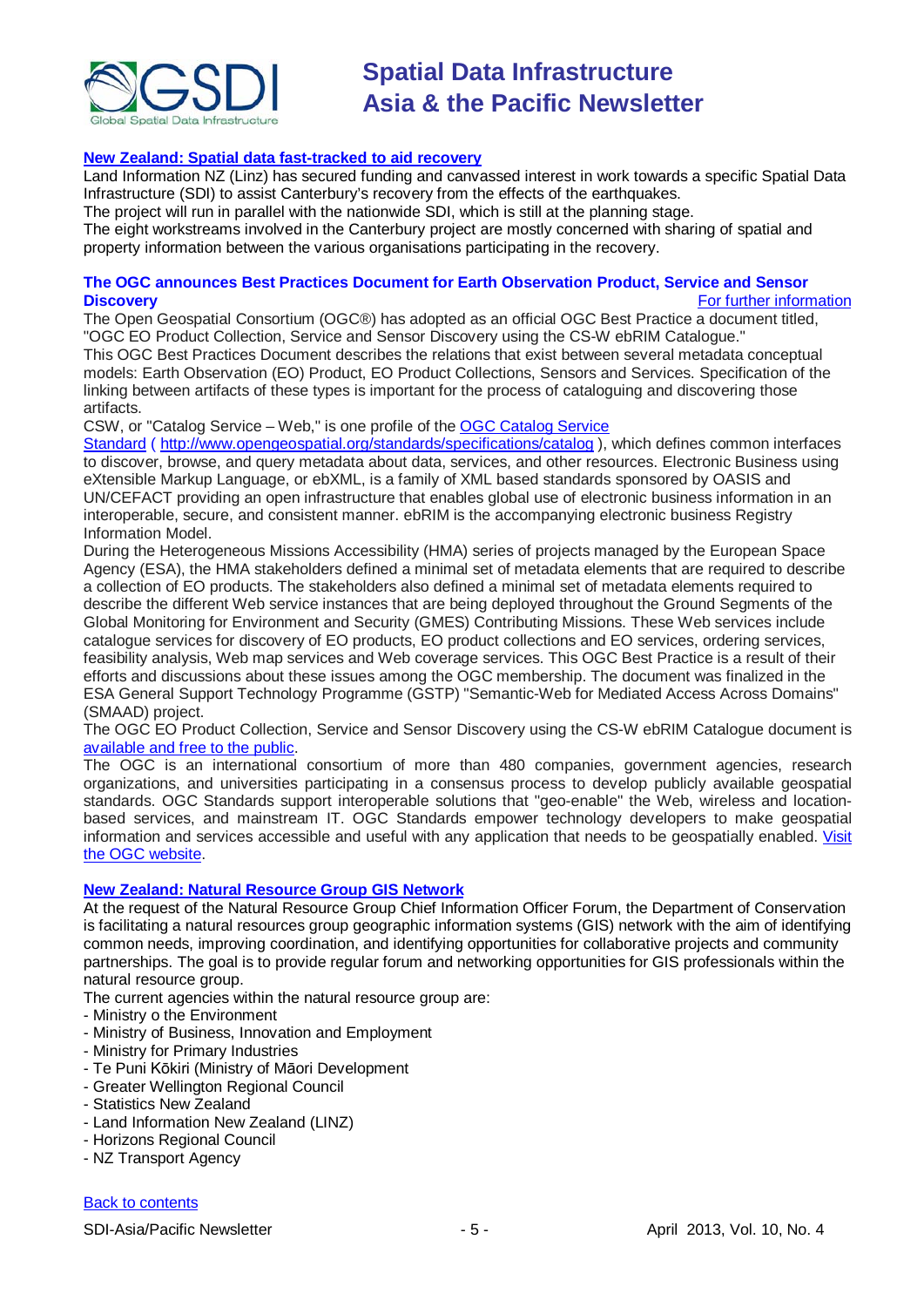

- New Zealand's Environmental Protection Authority (EPA)
- The Department of Conservation

### **[Singapore Looks Underground for Space as Population Grows](http://www.asmmag.com/2012-12-30-14-17-42/headlines/4905-singapore-looks-underground-for-space-as-population-grows.html)**

Already one of the most densely populated countries in the world, tiny land-scarce Singapore is projecting its population to swell by a third over the next two decades. To accommodate the influx, its planners envisage expanding upward, outward and downward. The population target of 6.9 million people, an increase of 1.3 million from the present, is contentious in a country where rapid immigration has already strained services such as public transport and contributed to surging home prices and a widening wealth gap. Source: Asian Surveying & Mapping and [The Vancouver Sun](http://www.vancouversun.com/business/Singapore+looks+underground+space+population+surges/8011400/story.html)

#### **[Philippine City Improves Land Use Plan with GIS](http://www.asmmag.com/2012-12-30-14-17-42/headlines/4875-philippine-city-improves-land-use-plan-with-gis.html)**

The city government of Butuan is working together with Carag State University to update the city's current Comprehensive Land Use Plan by using GIS. Butuan is a highly urbanised city located at the north-eastern part of Agusan Valley in Mindanao island. It is subdivided into 86 districts and has a population of 309,709 as per the 2010 Census.

Source: Asian Surveying & Mapping and [FutureGov \(Asia-Pacific\)](http://www.futuregov.asia/articles/2013/mar/01/philippine-city-improves-land-use-plan-gis/)

### **[The Guardian's interactive London Panorama \(from the Shard\)](http://static.guim.co.uk/interactivestore/2013/2/1/1359683910917/471154/index.html)**

#### **[ISRO plans a new high-resolution earth satellite](http://www.thehindu.com/sci-tech/science/isro-plans-a-new-highresolution-earth-satellite/article4482404.ece)**

The Indian Space Research Organisation is to build a remote sensing satellite, Cartosat-3, capable of taking images of the earth with a resolution of 0.25 metres.

Currently, GeoEye-1 produces the highest resolution earth images taken by a commercial satellite. The American spacecraft, launched in September 2008, is capable of taking panchromatic images with 0.41 metre resolution. WorldView-2, another satellite operated by the same company, DigitalGlobe, offers a best resolution of 0.46 metres. However, in accordance with U.S. regulations, commercially released images from these satellites are degraded to 0.5 metre resolution. Source: The Hindu and [Asian Surveying & Mapping](http://www.asmmag.com/2012-12-30-14-17-42/headlines/4900-isro-plans-a-new-high-resolution-earth-observation-satellite.html)

#### **[Spacecraft Makes First Complete Map of Planet Mercury](http://www.scientificamerican.com/article.cfm?id=spacecraft-makes-first-map&WT.mc_id=SA_DD_20130307)**

NASA's MESSENGER probe has imaged every square meter of the planet's surface The \$446 million Messenger probe (which stands for MErcury Surface, Space ENvironment, GEochemistry, and Ranging) launched in 2004. It made one flyby of Earth, two flybys of Venus and three flybys of [Mercury](http://www.space.com/36-mercury-the-suns-closest-planetary-neighbor.html) itself before finally entering orbit around its destination planet in 2011.

The Messenger spacecraft's primary mission ran through March 2012, but it was granted a one-year extension to operate until March 2013. Now the Messenger mission science team is hoping NASA will approve a second mission extension for two more years, that would last until the spacecraft runs out of fuel and crashes into Mercury's surface.

Source: Scientific American

#### **[Antarctica in warmer times](http://www.geospatialworld.net/ImageoftheWeek/view.aspx?id=123)**

Scientists have discovered that a wide, gentle river once flowed across the frozen wastes of Antarctica. Before the continent was hidden under two-mile thick ice 34 million years ago, the land was relatively flat, according to a new study. A 3D map of Antarctica reveals how it looked when the earth was warmer with deep valleys and mountains carved by glaciers. The 3D reconstruction of the topography hidden under Antarctica's two-mile-thick coating of ice was made using data from radar surveys. Source: Geospatial World Weekly "image of the week"



#### **[Thailand Sets Out to Create Master Maps at Two Scales](http://www.asmmag.com/2012-12-30-14-40-18/feature/4933-thailand-sets-out-to-develop-a-standard-map-database-for-the-country.html)**

Thailand has outlined a plan to create a centeral mapping database for the country at two scales, 1:50,000 and 1:4,000 over the next five years. The aim is to standardise across projects and departments as well as to aid in long-term planning and development for the country. The mapping program is expected to cost Bt140 billion, balanced by the development benefits as well as the confidence boost that it will give to investors. Source: Asian Surveying & Mapping and [The Bangkok Post](http://www.bangkokpost.com/breakingnews/339900/plodprasop-wants-master-map-of-thailand)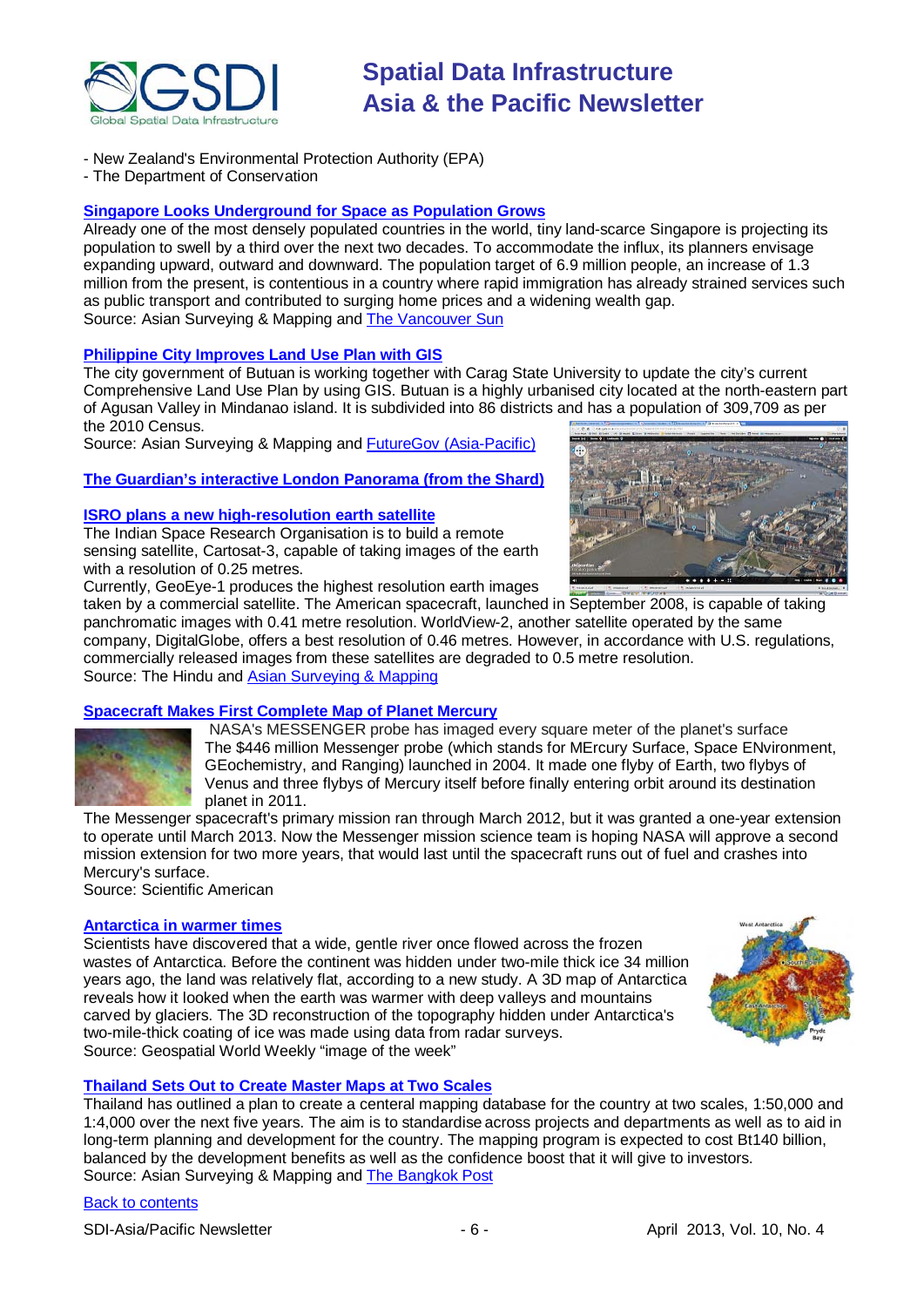

#### **[Mapping New Zealand's road crash data](http://www.stuff.co.nz/nelson-mail/news/8478193/Mapping-New-Zealands-road-crash-data)**

As police make their annual appeal for Kiwis to take care on the roads this Easter, Stuff has launched an interactive map painting a grim picture of our country's crash toll.

Data released by the NZ Transport Agency has revealed nearly 6000 serious injury or fatal crashes on New Zealand roads in the past three years - more than a third of them caused when a driver loses control or has a head-on on a bend.

Stuff's Blackspots project maps the latest road crash data involving motor vehicles, cyclists, motorcycles and pedestrians from January, 2010, to December, 2012. It will be updated regularly. Source: The Nelson Mail

### **[Hong Kong launches GIS-based weather portal](http://www.futuregov.asia/articles/2013/mar/20/hong-kong-launches-gis-based-weather-portal/)**

The Hong Kong Observatory (HKO) has launched two new online weather portals which aims to provide citizens with more personalised and location-based weather information.

The new [website](http://my.weather.gov.hk/) has user-customisable content, while [another](http://maps.weather.gov.hk/) is a regional weather webpage based on the Geographical Information System, which integrates a variety of weather information on the same map. The Hong Kong observatory has been consistent in innovating its public information platforms as part of its efforts to disseminate timely, relevant and useful weather information to the public. Just last year, the agency launched new online weather services which includes special weather tips and icons, location-specific rainfall forecasting on mobile devices, and a revamped page for senior citizens. All of which were well-received by the public.

Source: FutureGov

#### **[Pakistan: Bill drafted to regulate surveying, mapping](http://www.brecorder.com/general-news/172/1161220/)**

The National Assembly Standing Committee on Defence has submitted a report on 'The Surveying and Mapping, bill, 2013' to regulate and stop unqualified and unregistered firms to take part in surveying and mapping activities. The report was presented by Chairperson of the Standing Committee on Defence Dr Azra Fazal Pechuho.

According to reports, the Survey of Pakistan, being the national mapping organisation, is responsible for meeting the surveying and mapping requirements of armed forces as well as civilian organisations and departments, which falls under the administrative control of the Ministry of Defence. In the absence of any regulatory authority, it is technically and legally difficult to keep a check on unlawful activities.

The report says that the Surveying and Mapping Bill 2013 was prepared with the following objectives: - To transform Survey of Pakistan into a National Mapping Agency (i..e., an authority for regulating surveying and mapping activities in the country).

- To make it compulsory for all firms involved in surveying and mapping activities to get them registered with Survey of Pakistan.

-To make it obligatory for all firms involved in surveying and mapping activities to adopt surveying and mapping standards framed by the Survey of Pakistan.

- To stop unqualified and unregistered firms to take part in surveying and mapping activities that can pose a security risk to the state.

- To protect established and affixed survey markers at various locations throughout the country from damage by assigning their responsibility to local district management/government.

- To avoid publication of efforts in the field of mapping especially in the Public Sector, thereby economising on public exchequer.

- To assess mapping requirements of public and private sectors on a yearly basis, thereby lending technical support to federal and provincial development plans and activities.

See also: [Surveying and Mapping Act 2013 \(Pakistan\)](http://www.na.gov.pk/uploads/documents/1362570112_530.pdf)

See also [Pakistan Considering Bill that Would Ban Independent Mapping Projects](http://techpresident.com/news/wegov/23188/pakistan-considering-bill-would-ban-independent-mapping-projects) (November 28, 2012)

#### **[Malaysia Launches a Mapping Portal for Youth Development](http://www.asmmag.com/2012-12-30-14-40-18/feature/4997-malaysia-launches-a-mapping-portal-for-youth-development.html)**

The Malaysian Youth Development Research Institute (IPPBM) and partners have launched the Malaysia Youth Mapping Portal to compile details about youth resources in the country. The aim with the portal is to help inform policy makers about the financial allocation and performance of various youth programs.

The portal contains 49 maps that detail the distribution of youth populaitions, sport associations, public facilities, as well as details on social relationships, health and reported drug abuse. The maps were compiled via surveys with more than 20,000 responses from across the country.

Source: Asian Surveying & Mapping

[Back to contents](#page-0-0)

SDI-Asia/Pacific Newsletter  $\begin{array}{ccc} -7 - & -7 - & \end{array}$  April 2013, Vol. 10, No. 4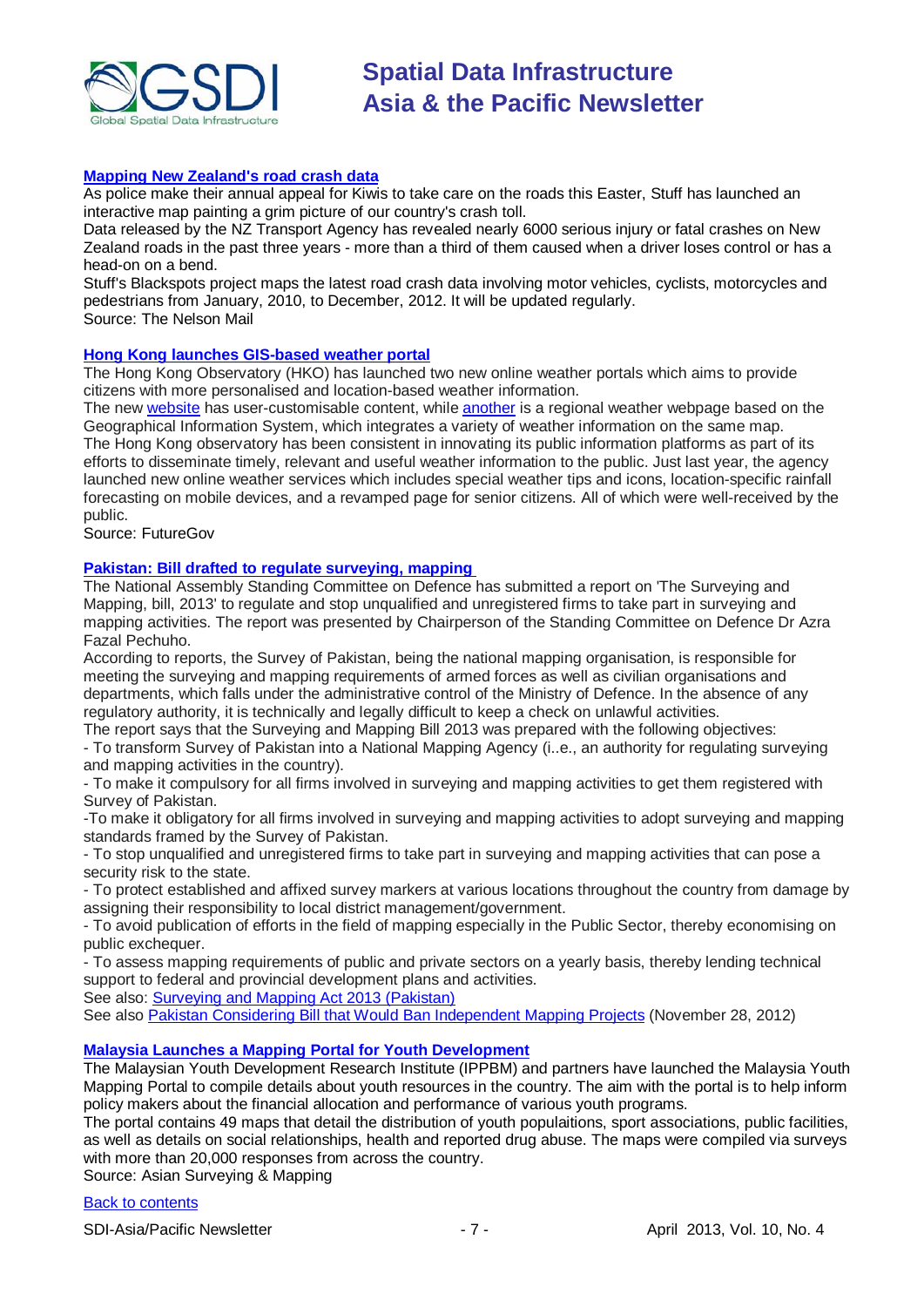

#### **[IBM's Deep Thunder will Help South Korea Map and Model Weather Information](http://www.asmmag.com/2012-12-30-14-40-18/feature/4989-ibm-s-deep-thunder-will-help-south-korea-map-and-model-weather-information.html)**

South Korea is working with IBM to deploy the Deep Thunder mapping and modeling sytem in order to upgrade their national weather information system. The goal is better understanding of weather patterns in order to better predict the location and intensity of weather events. Source: Asian Surveying & Mapping

**[Are we ready for the oncoming capacity to see the unseen?](http://www.sensorsandsystems.com/dialog/perspectives/29852-are-we-ready-for-the-oncoming-capacity-to-see-the-unseen.html)** by Matt Ball |

Remote sensing has its foundation in observations that provide unique viewpoints to enable greater insight. The data explosion that is taking place in earth observation, with new satellites launched around the world on a monthly basis, along with new unmanned aerial platforms, promise to usher in a whole new level of understanding of Earth and its systems. Increasingly the sensors that are onboard these platforms provide a span of spectral wavelengths that provide details beyond what can be seen with the human eye. With the first images now returned from the Landsat Data Continuity Mission, we're very close to receiving ongoing global updates of thermal infrared, near-infrared and short-wave-infrared (SWIR) bands. SWIR and multispectral sensors are also planned for DigitalGlobe's commercial Worldview-3 satellite that will launch next year. A variety of commercial and scientific radar sensors also exist to cut through clouds, and provide precise measurement where optical sensors fail. These are just a few examples of our earth observation ability to see what was previously invisible. Yet to date, our collection capacity far outstrips our ability to aggregate and analyze this information for greater insight.

Source: Sensors & Systems

#### <span id="page-7-0"></span>[Back to contents](#page-0-0)

**News from abroad**

*"This section has been included to highlight some of the developments happening outside the region which demonstrate SDI in action.*

#### **[Ukraine's new cadastre is a step towards improving land governance](http://www.fao.org/investment/newsandmeetings/news/detail/en/c/171173/)**

On January 14, 2013, Ukraine began the implementation of a new Law on Cadastre, a new Law on Registration and the operation of an electronic cadastre system that is improving efficiency, transparency and access to information in the property sector. The Rural Land Titling and Cadastre Development Project, financed by the World Bank and assisted technically by FAO, supports the issuance of state land deeds, mapping and the electronic cadastral system. These are elements of the institutional hardware and software to record land rights, make real estate transactions more efficient and improve transparency in land governance. Source: UN FAO

#### **[Students design UAV for cost-effective surveying and mapping](http://www.geospatialworld.net/News/View.aspx?id=26474_Article)**

Design students at California State University, Long Beach are working to overcome the stigma attached to drone aircraft by designing an affordable and simple unmanned aerial vehicle for use in research, emergency services and entertainment.

Source: Geospatial World Weekly



### **[Mapping the Growth of OpenStreetMap](http://www.theatlanticcities.com/commute/2013/03/mapping-growth-openstreetmap/4982/)**

[OpenStreetMap](http://www.openstreetmap.org/) is a marvel of modern crowdsourcing. Since its creation in 2004, DIY cartographers – typically armed with GPS devices or satellite photography – have been slowly mapping the world's road networks and landmarks to create a free alternative to proprietary geographic data that can then support tools [like trip planners.](http://opentripplanner.com/) The process, which [began in the U.K.,](http://wiki.openstreetmap.org/wiki/History_of_OpenStreetMap) is painstaking and piecemeal, and nearly a decade into it, more than [a million people](http://wiki.openstreetmap.org/wiki/Contributors) have contributed a sliver of road here or a surveyed cul-de-sac there.

Academics refer to this kind of collaborative mapmaking as "volunteered geographic information," and OpenStreetMap is one of the most successful examples of it out there. Source: The Atlantic "Cities"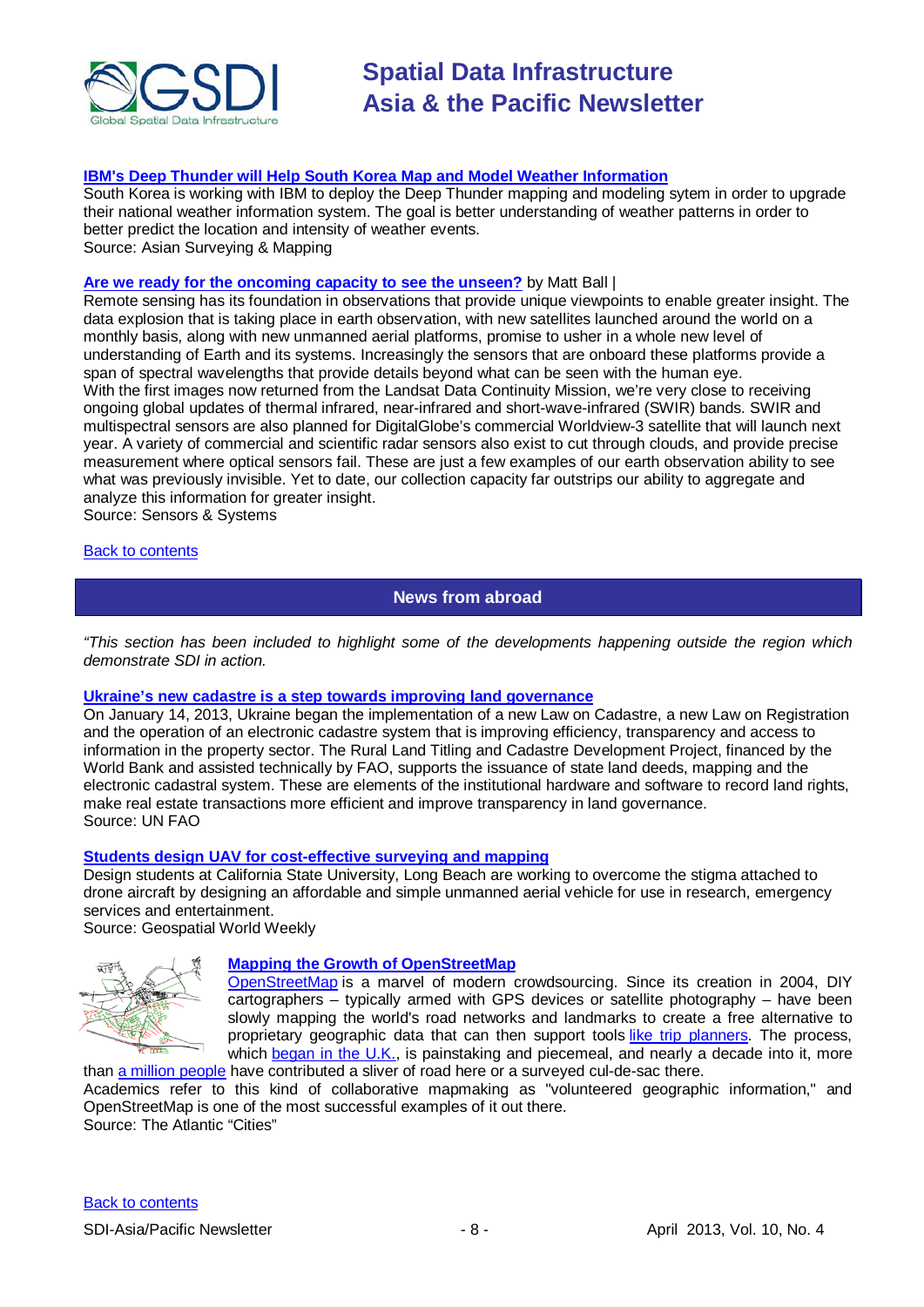

#### **[First Images Released From Newest Landsat Earth Observation Satellite](http://blog.gisuser.com/2013/03/25/first-images-released-from-newest-landsat-earth-observation-satellite/)**

Some of the first images released from the USGS from Landsat 8 gives us a look at the Colorado Front Range as well as an amazing view of last summer's wildfire burn just west of Fort Collins, Colorado.

Source: AnyGeo blog

See also Geospatial World Weekly "imager of the week", [First images from the newest EO satellite](http://www.geospatialworld.net/ImageoftheWeek/view.aspx?id=125)

#### <span id="page-8-0"></span>[Back to contents](#page-0-0)

### **Articles**

#### **[Pioneering GML Deployment for NSDI —](https://www.mdpi.com/2220-9964/2/1/82/pdf) Case Study of US TIGER/GML** - Author: Lingling Guo ISPRS International Journal of Geo-Information 2013, 2, 82-93

**Abstract:** The National Spatial Data Infrastructure (NSDI) is defined as the technologies, policies and people necessary to promote sharing of geospatial data throughout all levels of government, the private and non-profit sectors and the academic community. The US Census Bureau is the federal agency lead for administrative units data, one of the seven data themes identified by the NSDI framework. The administrative unit is a unit with administrative responsibilities. These units are organized as nodes/lines/areas feature data. The OpenGIS Geography Markup Language (GML) is the XML grammar to express the geographic features. This study at the US Census Bureau investigates how the general-purpose GML standard could be leveraged and extended to describe the most comprehensive geographic dataset with national coverage in the US. Challenges and problems in dealing with data volume, GML document structure, GML schema design and GML document naming are analyzed, followed by proposed solutions proven for feasibility. Our results show that one key point in making a successful GML deployment for NSDI is to reflect the characteristics of the geographic data through a carefully designed GML schema, structure and organization. The lessons learned may be useful to others transforming NSDI framework data and other large geospatial datasets into GML structures. **Keywords:** National Spatial Data Infrastructure (NSDI); OpenGIS Geography Markup Language (GML); Topologically Integrated Geographic Encoding and Referencing system (TIGER)

#### **[Underground quarrying industry and terrestrial laser scanning](http://www.academia.edu/2790289/Underground_quarrying_industry_and_terrestrial_laser_scanning)** by FRANCIONI, GIRGENTI & VANNESCHI **INTRODUCTION**

Terrestrial laser scanning (TLS) is being increasingly used in the study of rock slopes and quarries. Several Authors in the last decades showed the advantage in using this technique in geological and engineeringgeological fields (STURZENEGGER *et ai*, 2009; VAN DER MERWE *et ai,* 2012; RICCUCCI *et ai,* 2010). The methodology allows to register the shape and position of objects by collecting a dense points cloud where every point, thanks to the topographic relief carried out by means of a Total Station (TS) and two GPS operating in a differential way (DGPS), is characterized by X, Y and Z absolute coordinates.

One of the most frequent problems in the use of TLS is represented by the presence of occlusions. Such a difficultycould be emphasized in case of underground quarries where thegeometry can be characterized by a complex reticulum of tunnels. In these contexts, several scans can be done fromdifferent positions in order to avoid occlusions in the outputdata. The problem in using this approach is that all the pointsclouds need to be registered within the same reference system.Considering that the final accuracy of a 3D model is functionof the points cloud registration, the use of a good methodologyfor the registration process becomes a fundamental step of thework.Purpose of this paper is to show how the combined used of TLS, DGPS and TS can aid to overcome the problem of occlusions and to register the data in a unique reference systemwith a very high accuracy. Special emphasis is given to the useof the Intersection Method (IM) and to the advantage that theseintegrated techniques can guarantee in quarries planning.Moreover, we give an example of stability investigation byusing TLS data in supporting the Unwedge analysis(Rocscience TM software) **KEY WORDS:** *Excavation planning, stability analysis,terrestrial laser scanning, underground quarrying industry.*

#### **[Fifty Years of Post-Colonial Mapping in Nigeria: An Overview](http://utpjournals.metapress.com/content/fx121075uv64u26w/)** by Nnabugwu Uluocha

Cartographica: The International Journal for Geographic Information and Geovisualization (not an open access journal), Volume 47, Number 3 (2012), 179-194

#### **Abstract:**

Since achieving political independence from Great Britain in 1960, Nigeria has assumed full responsibility for the mapping of her territories. Fifty years on, the country has made some progress in mapping; this progress has not met all mapping needs, but it has advanced into the realm of the geospatial sciences. Digital systems

#### [Back to contents](#page-0-0)

SDI-Asia/Pacific Newsletter 1999 - 9 - 1999 - April 2013, Vol. 10, No. 4



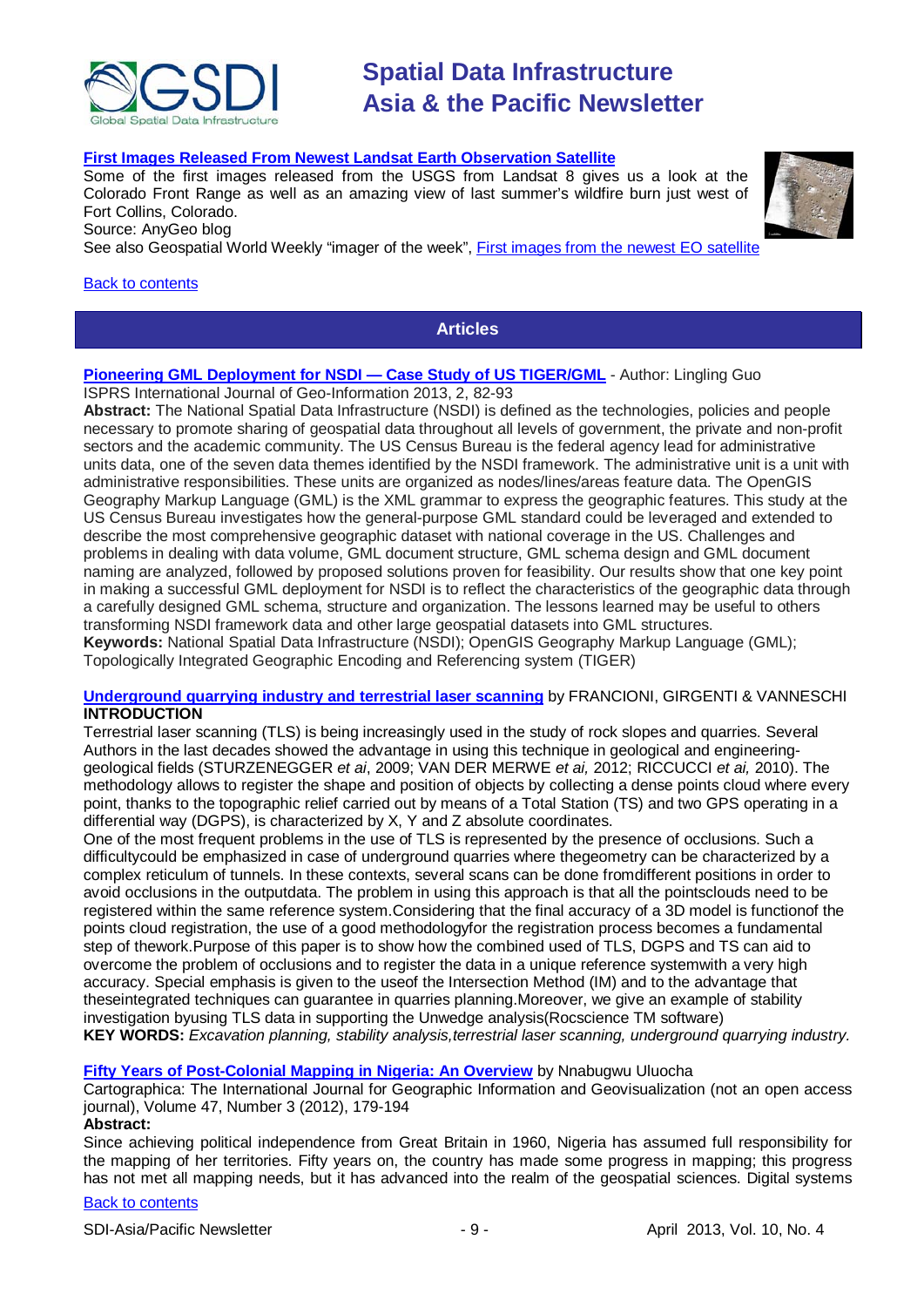

linked to satellite observations and aerial surveys have been developed. There remains a gap between the demand for and the supply of maps and allied products in Nigeria. In the early part of the period under study (1960–2010), many mapping projects initiated in Nigeria became moribund, while some did not get off the ground at all. Consequently, like most African countries, Nigeria still lacks basic maps needed for judicious resource planning, development, and management. Instability coupled with lack of a well-established mapping policy, shortage of funding, and successive governments' failure to integrate mapping into national development has affected mapping in the country. The national development process has thus far not fostered the growth of a rich mapping culture. Nigeria, like many other countries in Africa, needs a national geospatial data infrastructure (NGDI), a robust mapping policy, improved funding of mapping programs, and strong cartographic institutions. If vigorously pursued, those measures will surely revolutionize the state of mapping in Nigeria and the rest of Africa.

**Keywords:** post-colonial, Nigeria, Africa, mapping

#### **[What and Where: The Integration of Remote Sensing and GIS](http://www.sensorsandsystems.com/article/features/29580-what-and-where-the-integration-of-remote-sensing-and-gis.html)** by Matteo Luccio

The sciences, technologies, and practices of remote sensing and of geographic information systems (GIS) arose separately, developed in parallel, intersected, and are now inextricably linked. Nearly all the features in most GIS are collected by means of satellite imagery or aerial photogrammetry, and GIS is the application where this imagery is most commonly visualized.

…

It was not always this way. In the 1970s, 1980s, and early 1990s, remote sensing and image processing, on the one hand, and GIS on the other, were separate worlds—each with its own culture and software. … Source: Sensors & Systems

#### **[Why It's Nearly Impossible to Make GPS Work for India](http://www.theatlanticcities.com/technology/2013/03/why-its-nearly-impossible-make-gps-work-india/4934/)**

For one, the landscape is entirely different. Very few urban pockets are laid out in a grid. They're filled with winding, narrow roads prone to sudden turns and stops. Addresses are often out of order or sight. Streets pop up, change names and add new commercial inhabitants all the time.

Another obstacle is cultural. "People are not used to maps," Rahul explains. Giving directions in India is an idiomatic art, well-rehearsed and rarely done following formal strictures. He goes on: "I can guarantee you nobody will say, 'head south.'" Rather than cardinal directions, people will navigate the lost using a series of routes and familiar landmarks.

For a newcomer, the directions ("straight, straight, left") can be fruitless. And, I soon discovered, they can be just as ineffective for people who share a mother tongue.

So Rahul and his team set out to create a location tool that works for India.

Source: The Atlantic "Cities"

#### **[How to Kick-Start Innovation with Free Data](http://www.scientificamerican.com/article.cfm?id=how-to-kick-start-innovaton&WT.mc_id=SA_DD_20130325)** by Philip Yam

Weather and GPS information stimulated the economy with new products and services. Todd Park, the U.S. chief technology officer, wants to repeat that success with the rest of the government's data trove Source: Scientific American

#### **[An approach to effective land registration](http://mycoordinates.org/an-approach-to-effective-land-registration/)** by [Hyunil Yoo](http://mycoordinates.org/tag/hyunil-yoo/) & [Handon Joo](http://mycoordinates.org/tag/handon-joo/)

With the advent of satellite imagery resolution, the satellite photogrammetry has become a new area of practice to handle mass data and been utilized in many areas with its low cost and short production time. In particular, it is more likely to be utilized in geospatial industry than cadastral areas, such as topographic mapping, land use analysis and monitoring, land use planning, and disaster research etc. This is because, in terms of positional accuracy, satellite photogrammetry does not meet with criteria required by cadastral jurisdictions where there are basically strict standards due to land ownership security. What is more, a crucial issue is that the identification of the parcel boundary only relies on clearly visible boundary features or corners from the satellite imagery unless otherwise significant follow-up ground surveys are performed to check out every actual legal boundary points. Consequently, it could bring in inconsistency with already existing legal boundaries. On the contrary, in the case where a wide range of areas are not entirely registered yet or are required to be newly or renewly registered for land information management rather than determining private land ownership. Land registration through the satellite photogrammetric technique could be an alternative solution in costeffective and the time-saving way.

Source: Coordinates magazine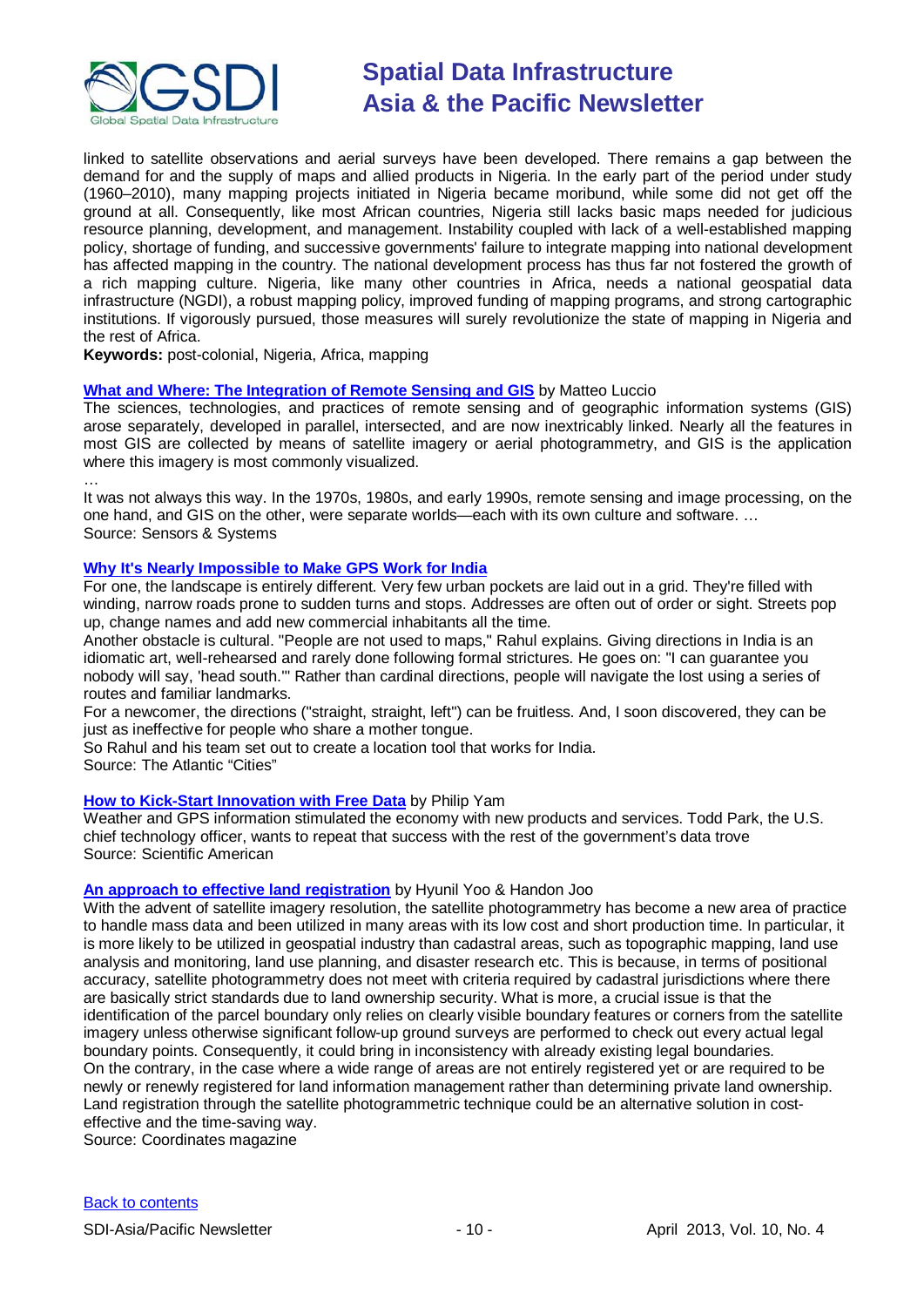

## **Books and Journals (including Videos and Web publications)**

<span id="page-10-0"></span>**[3D Visualisation World](http://visitor.benchmarkemail.com/c/v?e=27708A&c=27A3B&l=42E79F4&email=20i0rPjCDuEQfH2i1glrmJemkgBQcCdv&relid=4C4A98BD)** (February 2013 newsletter)

#### **SDI Cookbook update**

The SDI Cookbook, in its wiki version, now has an updated Chapter 10 to reflect the latest slate of standards and popular version numbers. We seek contributing editors for the other Chapters to also bring them up-to-date. About three months prior to the next GSDI Conference we will seek to affix a date and snapshot the Cookbook into a "SDI Cookbook 2013" PDF version. By saving a PDF and giving it a date of publication, it will clarify the reference and citation of the document and provide a time context.

If you are interested in helping update any of the chapters, please contact [Douglas Nebert.](mailto:ddnebert@usgs.gov)

**[Strategic Spatial Projects: Catalysts for Change](http://www.sensorsandsystems.com/article/reviews/25642-strategic-spatial-projects-catalysts-for-change.html)** edited by Stijn Oosterlynck, Jef Van den Broeck, Louis Albrechts, Frank Moulaert, Ann Verhetsel **Reviewed by Jeff Thurston**

This text is focused upon the transformative nature of strategic spatial change for urban planning. The book weaves between design and strategic potential, with a goal of achieving sustainable systems in urban planning. The material asserts that technological plannig alone is not enough, nor urban planning based on competitive business outcomes. Instead, it suggests that spatial quality in terms of how urban areas function is the central force of success. Toward this end, socio-economic benefits must emerge through strategic planning efforts and these need to take significant new ways of thinking. Source: Sensors & Systems

**[Map Use: Reading, Analysis, Interpretation](http://www.sensorsandsystems.com/article/reviews/25352-map-use-reading-analysis-interpretation.html)** by A. Jon Kimerling, Aileen R. Buckley, Phillip C. Muehrcke, and Juliana O. Muehrcke **Reviewed by Jeff Thurston**

the 7th edition of a popular cartographic reference for professional and student use. This edition includes a focus upon the interpretation of maps and the information within them. Map accuracy and learning how to read maps is also included. The ability to read and understand what a map is expressing and representing helps to formulate questions, causing readers to wonder, query, imagine, understand and to investigate how and why the map data exists. Source: Sensors & Systems

#### **[NewGeography website](http://www.newgeography.com/)**

#### **[Mapping London blog](http://mappinglondon.co.uk/)**

#### **[LandScan: a news update from Land Information New Zealand, Issue 64 \(March 2013\)](http://www.linz.govt.nz/sites/default/files/docs/supporting-info/about-linz/publications/landscan-201303.pdf)**

In this issue...

- International acclaim for the LINZ Data Service
- Property rights reputation remains high
- LINZ establishes Crown Land Centre of Expertise
- Location-based information to boost Canterbury recovery
- First new nautical paper chart produced in-house
- LINZ takes learners on a geospatial adventure
- Stakeholder survey thanks for your feedback

#### **[Borderlines blog from the New York Times](http://opinionator.blogs.nytimes.com/category/borderlines/)**

Countries are defined by the lines that divide them. But how are those lines decided — and why are some of them so strange? Borderlines explores the stories behind the global map, one line at a time.

by Frank Jacobs

Frank Jacobs is a London-based author and blogger. He writes about cartography, but only the interesting bits. His other blog is [Strange Maps](http://bigthink.com/blogs/strange-maps)

#### Blog of **[Ragnvald Larsen, geographer](http://www.mindland.com/wp/)**

Geographer working with maps at the Norwegian Directorate for Nature Management. Part of his job is to contribute to development aid projects.

#### **International Society for Digital Earth - August, 2012 [Newsletter](http://www.digitalearth-isde.org/news/isde-newsletter(201208).html)**

#### [Back to contents](#page-0-0)

SDI-Asia/Pacific Newsletter 1992 - 11 - 11 - April 2013, Vol. 10, No. 4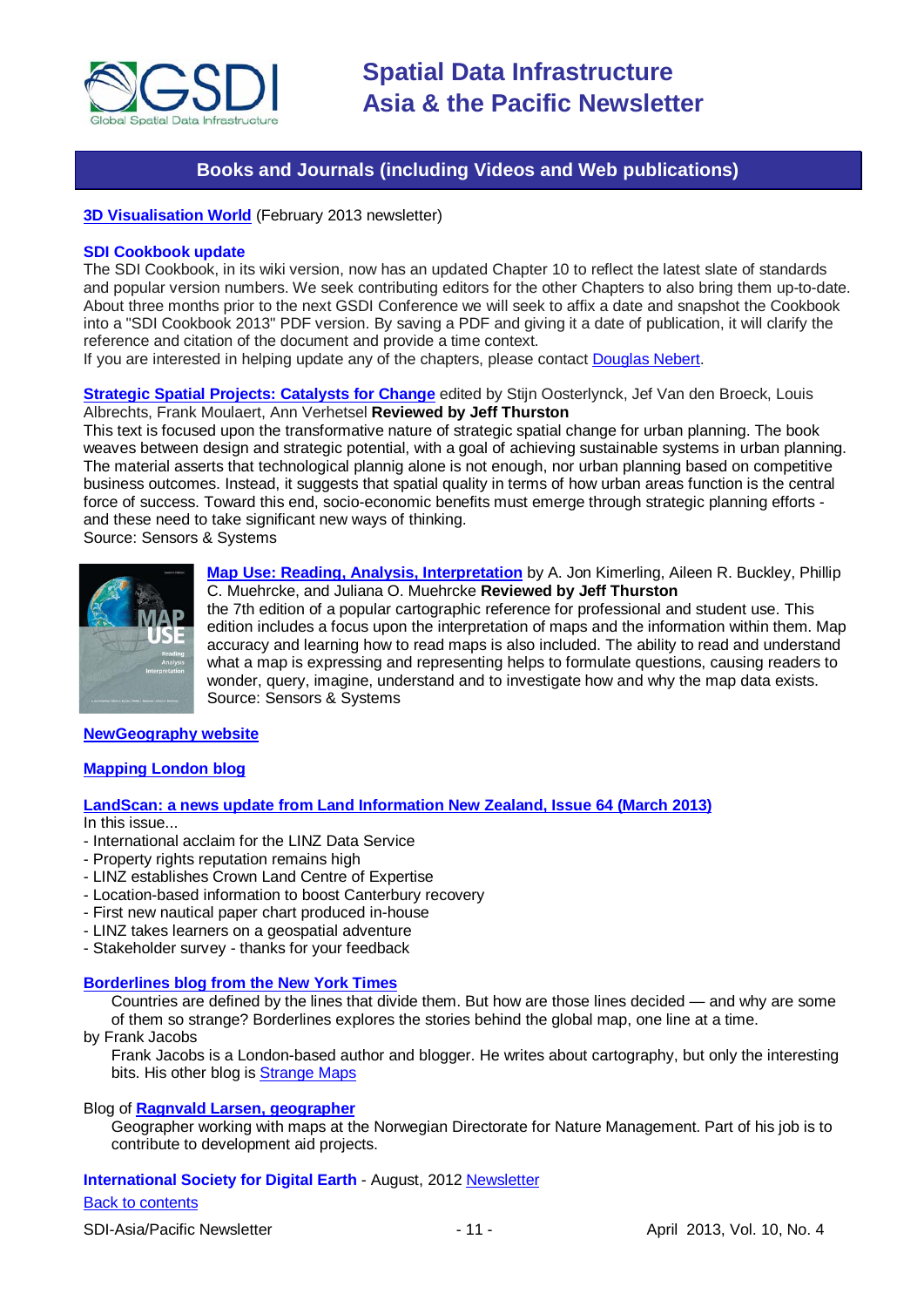

**[Thoughts on the Geospatial industry, Open Standards and Open Source](http://cameronshorter.blogspot.com/2011/06/memoirs-of-cat-herder-coordinating.html)** Cameron Shorter's blog

**New Zealand - SDI Cookbook Chapter 6 – [Government and Industry, moving forward.](http://www.geospatial.govt.nz/sdi-cookbook-chapter-6-government-and-industry-moving-forward) Carnival Of The Geospatialists #3 - [Musings and Down-Right Cool Things Shared by the Geo Faithful](http://www.gisuser.com/content/view/25690/28/)**

**Open Planet 5, the magazine published for the International gvSIG Conference is now available in [electronic format](http://jornadas.gvsig.org/descargas/magazine)**

#### **[SDI Magazine](http://www.sdimag.com/)**

**[Mother Pelican: A Journal of Sustainable Human Development](http://www.pelicanweb.org/solisustv08n12page1.html)** The December 2012 issue has been published

**[LiDAR News, Vol 3, No 1](http://www.lidarnews.com/newsletter/Vol3No1.htm)** (January 2013 Newsletter)

**[LiDAR News magazine](http://www.lidarnews.com/newsletter/Vol3No4.htm)** (Vol 3, No 4, Spring 2013)

**[Think Quarterly](http://thinkquarterly.co.uk/#aboutthebook)** – Google's new on-line magazine

**[Coordinates](http://mycoordinates.org/pdf/feb13.pdf)** monthly magazine - **PDF** (February 2013)

**[SERVIR-Africa community news](http://www.servirglobal.net/africa/en/News/CommunityNews.aspx)**

**GISuser - [GIS and Geospatial Technology News](http://www.gisuser.com/)**

**[National Geographic](http://www.nationalgeographic.com/) website**

**[The Atlantic Cities website](http://www.theatlanticcities.com/)** including [Maps](http://www.theatlanticcities.com/posts/map/)

**[Professional Surveyor](http://www.profsurv.com/)** magazine

**[The American Surveyor](http://www.amerisurv.com/newsletter/27MAR2013.htm)** newsletter (March 27)

**[My Co-ordinates e-zine](http://mycoordinates.org/pdf/oct12.pdf)** – October issue (PDF)

**[UN-SPIDER](http://www.un-spider.org/about/updates/un-spider-updates-december-2012)** December 2012

**[Thematic Mapping blog](http://blog.thematicmapping.org/)** Terrain mapping with Mapnik

<span id="page-11-0"></span>**[Back to contents](#page-0-0)** 

# **Just for Fun!**



**NASA slideshow – [the Earth at night](http://www.thehindu.com/sci-tech/science/earth-at-night/article4170904.ece?ref=slideshow#im-image-5)** Source: The Hindu

#### **['Femme Fatales of Cartography'](http://www.theatlanticcities.com/design/2013/03/femme-fatales-cartography/4987/)**



... Or they can do the opposite, and try to resurrect what the digital behemoths have tossed aside: they can make maps beautiful,

strange, or useful in more limited, particular ways. That's the path outlined in *[A Map of the World: The World According to Illustrators and Storytellers](http://www.amazon.com/Map-World-According-Illustrators-Storytellers/dp/3899554698)*, a new atlas that prizes invention over navigation.

"Here, mapping is a personal affair," Antonis Antoniou writes in the preface, "and like in portraiture, can be caricatural, abstract, mysterious... These are maps you shouldn't trust yet cannot help but fall for -- they are the femme fatales of cartography."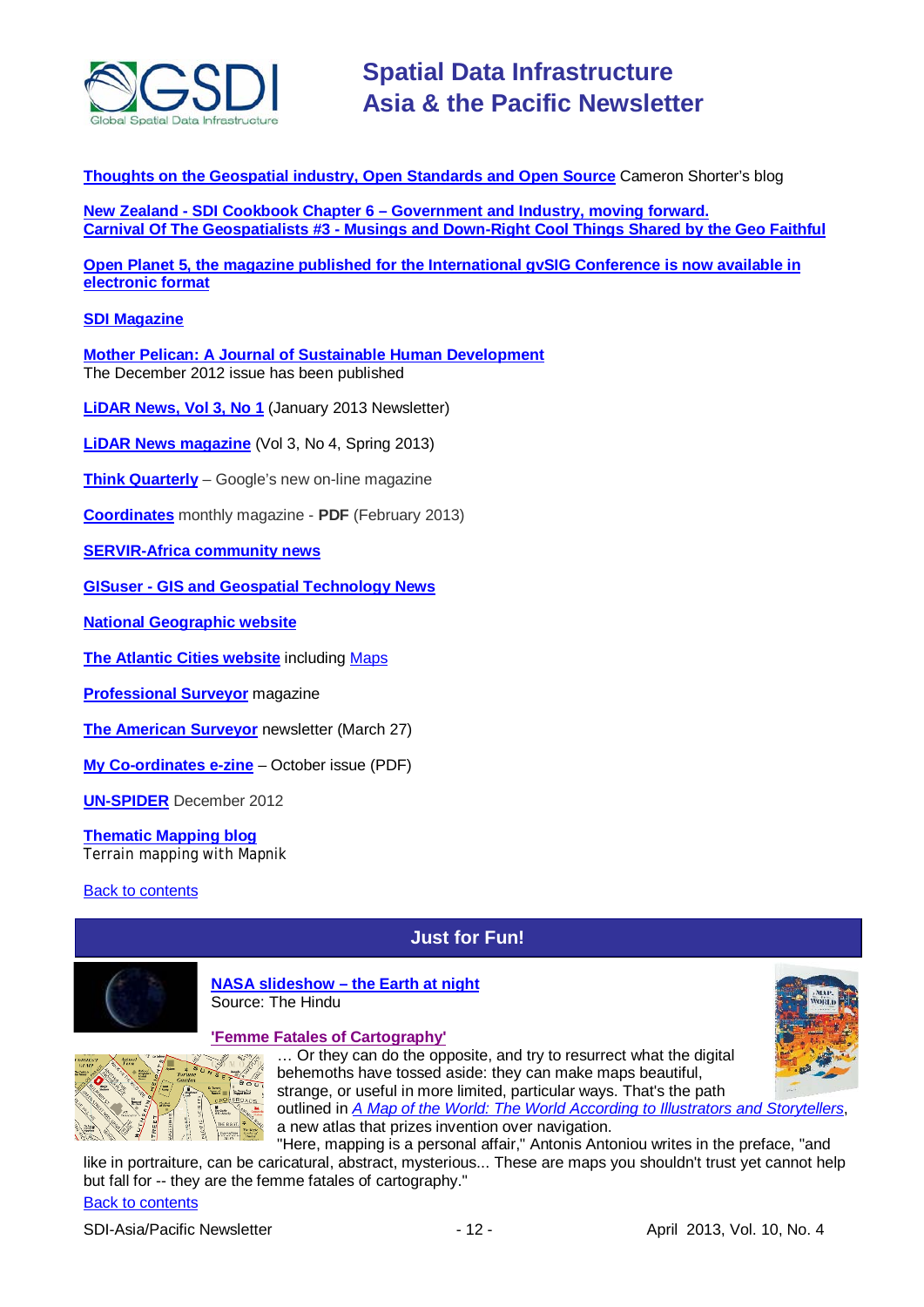

In the category of maps not to trust we might put Dorothy's "Film Map", which melds nearly 1,000 geographically named films into an imaginary city. Below, a vertical section of the map, which also includes *Miracle on 34th Street*, *Road to Perdition*, and *Field of Dreams*. Source: The Atlantic "Cities"

**[Beer and Geospatial Technologies Share Something Powerful in Common: Innovation](http://www.gisuser.com/content/view/29334/2/)** Source: GISuser



#### **[A Martian landscape in four billion pixels](http://blogs.scientificamerican.com/compound-eye/2013/03/29/a-martian-landscape-in-four-billion-pixels/?WT_mc_id=SA_CAT_SPCPHYS_20130329)**

It's a massive image composited from several days of captures by the Mars Curiosity rover. The level of detail is astounding. You could spend days zooming around in there looking at martian rocks. Source: "Compound Eye" blog at Scientific American

#### **[Is Google Maps Changing Our Behavior?](http://www.theatlanticcities.com/arts-and-lifestyle/2013/03/how-google-maps-changes-pedestrian-behavior/5134/)**

**Extract:** The people who used the digital navigation device demonstrated pretty good route recognition and rather poor survey knowledge. By comparison, the paper map users scored better on the survey test and almost perfect on the route test. What's happening here, Münzer and colleagues argue, is that pedestrians who use computer navigation fail to envision, encode, and memorize the cognitive maps they otherwise would have. The cost of convenience, in other words, is spatial orientation.

Source: The Atlantic "Cities"

#### **[When Harry Met Paris: Beck's Métro Map](http://bigthink.com/strange-maps/603-when-harry-met-paris-becks-metro-map)**

Blogger Frank Jacobs relates the story of Harry Beck, the designer responsible for the original London

Underground railway map that has inspired all similar maps since. Source: Frank Jacobs's "Strange Maps" blog



**[Geospatial World's "Image of the week"](http://www.geospatialworld.net/ImageoftheWeek/view.aspx?id=122)** Undersea communication cables

#### **The Strange Beauty of Airports Photographed From Above**

The photographer says this new series is all about "showing the patterns, layering and

complexity of cities, and the circulation patterns for travel, such as waterways, roads, and airports that grow organically over time much like a living organism." As to how he actually snags these great shots, given our age of TSA paranoia, the artist says that he does get permission but would prefer to leave it at

that. Source: The Atlantic "Cities"

<span id="page-12-0"></span>[Back to contents](#page-0-0)



## **Training Opportunities**

#### **[Webinar -"Effortless: Serving Geospatial Imagery Doesn't Have to be so Hard"](http://www.lizardtech.com/news/events/webinar/effortless-serving-geospatial-imagery-doesnt-have-to-be-so-hard/)**

This free event is scheduled to run live online Tuesday April 2 starting at 11 AM PDF and last just a half hour. Thanks to the [AnyGeo](http://blog.gisuser.com/) blog for this tip

#### **OGC announces Climate-Hydrologic Information Sharing Pilot Demo webinar**

The [Open Geospatial Consortium \(OGC®\)](http://www.opengeospatial.org/) announced that it will demonstrate the results of the OGC [Climate-](http://www.opengeospatial.org/projects/initiatives/chisp-1)[Hydrologic Information Sharing Pilot, Phase 1 \(CHISP-1\)](http://www.opengeospatial.org/projects/initiatives/chisp-1) at a webinar to be held from 11:00 a.m. – 12:15 p.m. EDT on Tuesday, April 16, 2013. The public is invited to [register for the webinar.](https://www2.gotomeeting.com/register/517969410) After the webinar, detailed CHISP-1 Engineering Reports will be made available to the public on the [OGC Public Engineering Report](http://www.opengeospatial.org/standards/per)  [website.](http://www.opengeospatial.org/standards/per)

CHISP-1 is prototyping an innovative inter-disciplinary, inter-agency and international virtual observatory system for publishing water resources information collected from observations and forecasts in the U.S. and Canada, building on current networks and capabilities. CHISP-1 is designed to support:

-- Hydrologic modeling for historical and current stream flow and groundwater conditions. This requires the integration of trans-boundary stream flow and groundwater well data from the Canadian Groundwater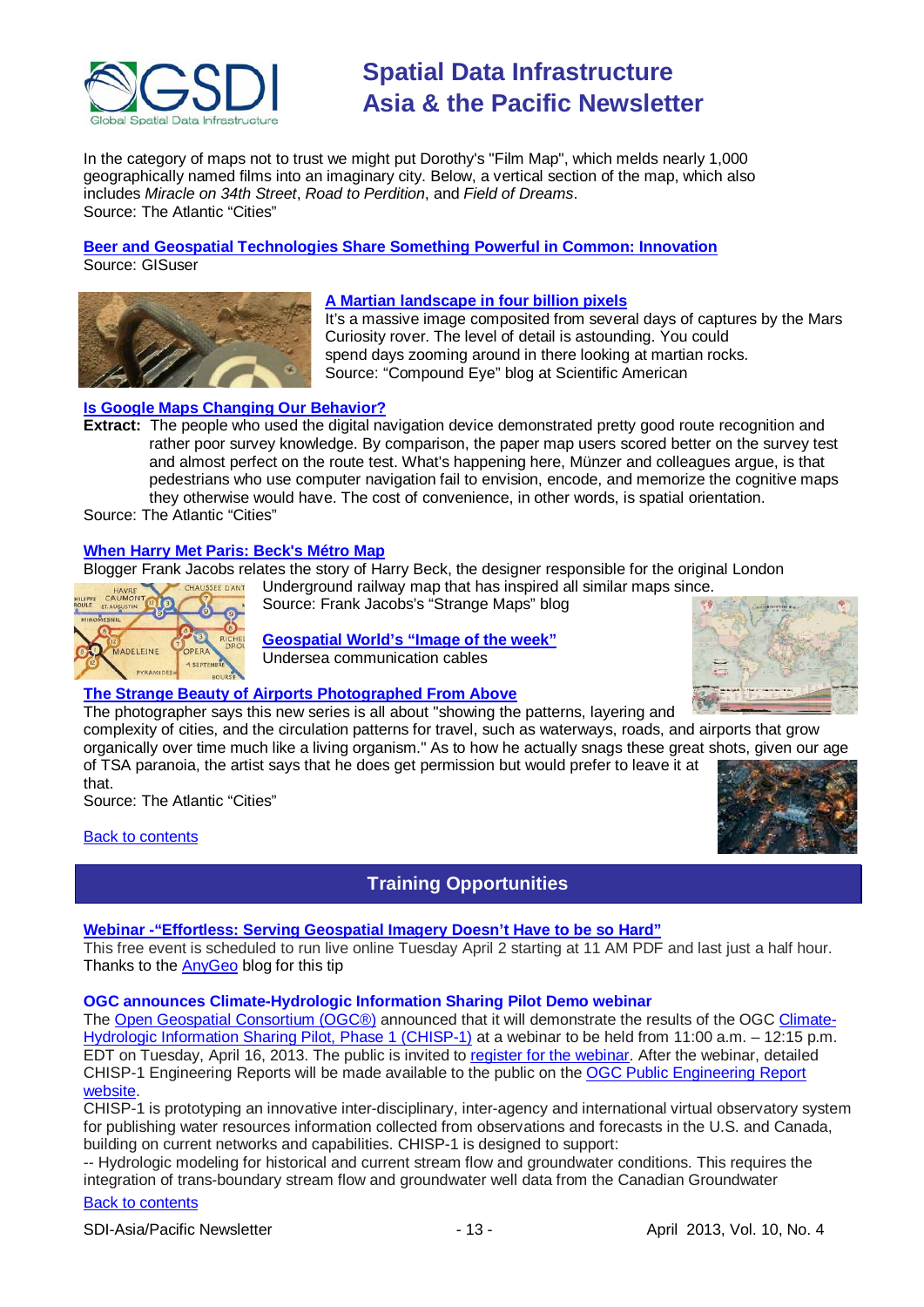

Information Network and the US National Groundwater Monitoring Network, as well as national river network data from multiple agencies, including the US National Hydrography Dataset (NHD) and the Canadian National Hydrology Network (NHN). The demo focuses on cross-border communication about Souris River and Milk River water levels. The emphasis is on time series data and real-time flood monitoring.

-- Modeling and assessment of nutrient load into the Great Lakes. This requires accessing water-quality data from multiple agencies and integrating the data with stream flow information for calculating loads. The emphasis is on discrete sampled water quality observations, linking those to specific NHD stream reaches and catchments, and additional metadata for sampled data.

CHISP-1 demonstrates how adherence to open service interface and encoding standards from the OGC in proprietary and open source software makes it possible to link hydrologic observations data to the stream network, enabling queries of conditions upstream from a given location to return data from all relevant gages and well locations. This has previously not been practical with the diverse data sources available. CHISP-1 also provides a model approach for bridging differences in semantics across information models and processes used by various data producers, to improve hydrologic and water quality modeling capabilities. The CHISP-1 Demo Webinar is being produced in cooperation with [Directions Media.](http://www.directionsmedia.net/)

The OGC is an international consortium of more than 480 companies, government agencies, research organizations, and universities participating in a consensus process to develop publicly available geospatial standards. OGC standards support interoperable solutions that "geo-enable" the Web, wireless and locationbased services and mainstream IT. OGC standards empower technology developers to make geospatial information and services accessible and useful with any application that needs to be geospatially enabled. Visit the [OGC website.](http://www.opengeospatial.org/contact)

#### **[Arizona State University GIS Lab](http://www.amerisurv.com/content/view/11050/153/)**

A good place to get a sense of where the geographic information system (GIS) field is headed is Lattie F. Coor Hall at Arizona State University in Tempe, Ariz. That's the home of the 30-credit-hour Masters of Advanced Study in GIS (MAS-GIS) Program within ASU's School of Geographical Sciences and Urban Planning. Here, students are exposed to not only the latest GIS concepts but also ever-evolving technologies. Source: The American Surveyor

#### **[Maps and the Geospatial Revolution](https://www.coursera.org/course/maps) Coursera course offered by Penn State University**

Learn how advances in geospatial technology and analytical methods have changed how we do everything, and discover how to make maps and analyze geographic patterns using the latest tools.

### **Workload:** 6-9 hours/week **Next Session:** Jul 17th 2013 (5 weeks long

The past decade has seen an explosion of new mechanisms for understanding and using location information in widely-accessible technologies. This Geospatial Revolution has resulted in the development of consumer GPS tools, interactive web maps, and location-aware mobile devices. These radical advances are making it possible for people from all walks of life to use, collect, and understand spatial information like never before.

This course brings together core concepts in cartography, geographic information systems, and spatial thinking with real-world examples to provide the fundamentals necessary to engage with Geography beyond the surface-level. We will explore what makes spatial information special, how spatial data is created, how spatial analysis is conducted, and how to design maps so that they're effective at telling the stories we wish to share. To gain experience using this knowledge, we will work with the latest mapping and analysis software to explore geographic problems.

#### **[Free Webinars on Solving Data Challenges](http://www.safe.com/learning/webinars/)**

Sign up for future webinars and view past recorded webinars

### **[Course Spotlight: Master of Spatial Information Science](http://themelbourneengineer.eng.unimelb.edu.au/2012/02/course-spotlight-master-of-spatial-information-science/)**

The University of Melbourne [Course Spotlight: Master of Spatial Information Science](http://themelbourneengineer.eng.unimelb.edu.au/2012/02/course-spotlight-master-of-spatial-information-science/)

Spatial information is an essential and indispensable part of any economy's infrastructure. It is needed in all walks of life and on many scales, with applications in land tenure systems, environmental modelling, food production, disaster management, climate change modelling, engineering, architecture and urban planning. Current industry shortfalls in spatial information practitioners combined with a growing demand in Australia and internationally, ensure graduates a range of well-paid job opportunities.

Find out more about the [Master of Spatial Information Science,](http://www.msi.unimelb.edu.au/study/graduate/master-of-spatial-information-science/) as well as our [scholarship opportunities.](http://www.eng.unimelb.edu.au/study/graduate/scholarships.html)

#### **[Learn to Use HTML5 with Esri ArcGIS](http://www.gisuser.com/content/view/25915/2/)**

Get a brief introduction to HTML5 and learn how to use HTML5 technologies with the ArcGIS API for JavaScript and ArcGIS Online.

#### [Back to contents](#page-0-0)

SDI-Asia/Pacific Newsletter - 14 - April 2013, Vol. 10, No. 4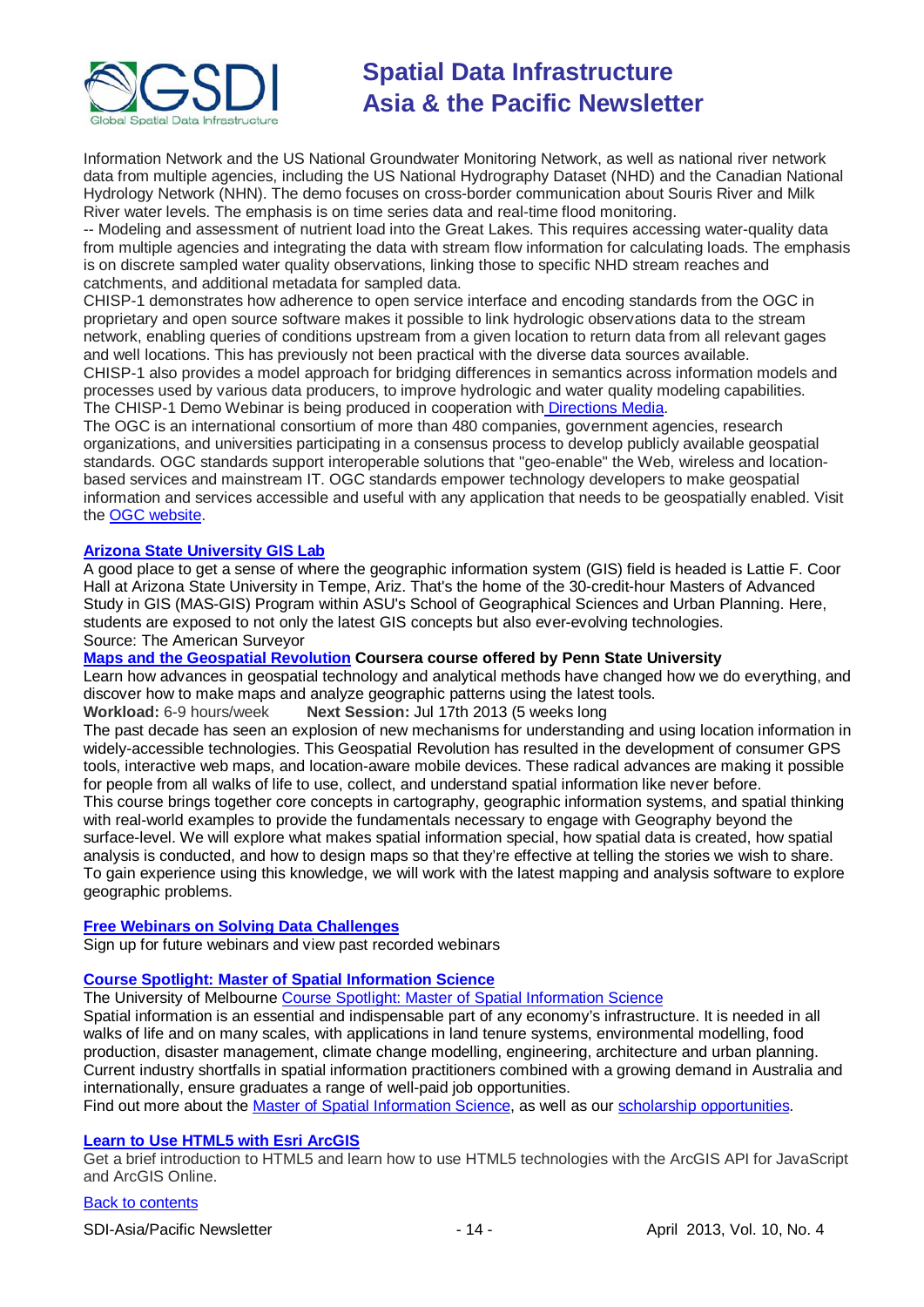

Source: GIS User and [ESRI](http://training.esri.com/Gateway/index.cfm?fa=seminars.gateway)

#### **[Large-Scale 3D Laser Scanning: The Complete Process](http://www.faro.com/site/resources/details/1373?CampaignId=70170000000bbwr)**

Don't worry if you missed the live webinar, "Large-Scale 3D Laser Scanning: The Complete Process". It's now available online for you to watch any time!

#### **[e-Learning for the Open Geospatial Community](http://elogeo.nottingham.ac.uk/xmlui)**

We are pleased to inform that the course repository for the ELOGeo (An e-Learning Framework for Using Geospatial Open Data, Open Source and Open Standards) project is ready.

ELOGeo is a JISC-funded project based at the Centre for Geospatial Science, the University of Nottingham in partnership with the Mimas Centre of Excellence at the University of Manchester. ELOGeo main collaborators are Open Source Geospatial Foundation, Open Geospatial Consortium (OGC), Ordnance Survey, Open Nottingham, International Cartographic Association (ICA) and gvSIG Association. [More details of ELOGeo.](http://elogeo.nottingham.ac.uk/index.html)

#### **gvSIG Training platform opens with a first course for gvSIG users**

The gvSIG Association tries to increase its learning offer through online courses, publishing a new learning platform: gvSIG Training. In parallel, the gvSIG Association launches its official certification program. It's a step forward in the training processes in free geomatic, creating an online training centre, that contributes to the spreading as well as to the sustainability of the gvSIG project. Training without geographic barriers, and with the best professionals.

In this platform, you will find courses in several languages to learn to use the different applications of the gvSIG project, in a user level as well as in a developer one. The courses list will be extended gradually with different gvSIG and free geomatic specialization courses (databases, map servers...), with the objective of covering the different needs of the Community.

The courses offered by gvSIG Training are part of the training routes that are required to obtain the gvSIG official certification.

For further information:

- gvSIG Training: [<http://gvsig-training.com/>](http://gvsig-training.com/)

- gvSIG Certifications: [<http://www.gvsig.com/services/certification>](http://www.gvsig.com/services/certification)

#### <span id="page-14-0"></span>**[Back to contents](#page-0-0)**

## **Funding Opportunities, Awards, Grants**

#### **[Open Government Datavis Competition](http://www.transparency-initiative.org/news/guardian-data-blog-google-and-the-open-knowledge-foundation-launch-the-open-government-datavis-competition)**

The Guardian Data Blog, Google and the Open Knowledge Foundation are teaming up to find the best open government datavis out there. There is a top prize of \$2,000 on offer for the best visualisation of open government data.

Applicants can use existing data visualisation tools or develop their own new one. The competition organizers want to be wowed and educated. You need not be a developer in order to enter, the most important thing is that the data you have chosen to visualise is approached in an interesting and compelling way.

**IMPORTANT NOTE:** The competition is open to citizens of the UK, US, France, Germany, Spain, Netherlands, Sweden.

You can use the Data Catalogs [website resource](http://datacatalogs.org/) to find open government data to get you started, but of course feel free to bring your own data to the party. The most important thing is that all data used conforms to the [Open](http://opendefinition.org/)  [Definition.](http://opendefinition.org/)

To enter fill i[n the form](http://www.guardian.co.uk/news/2013/feb/12/government-data-free-our-data#form) over on the Guardian's website – feel free to [ask questions about the competition.](mailto:datavisualisation@guardian.co.uk) **The competition closes on 2nd April 2013.**

### **[Asia Geospatial Excellence Awards 2013](http://www.asiageospatialforum.org/2013/nomination.htm)**

Nominations are invited for Asia Geospatial Excellence Awards 2013 under the auspices of Asia Geospatial Forum 2013 (Kuala Lumpur 24-26 September). The awards shall be conferred to the exemplary geospatial applications development,technology innovations and policies/programs in the region. *Submission Deadline: 30 June 2013*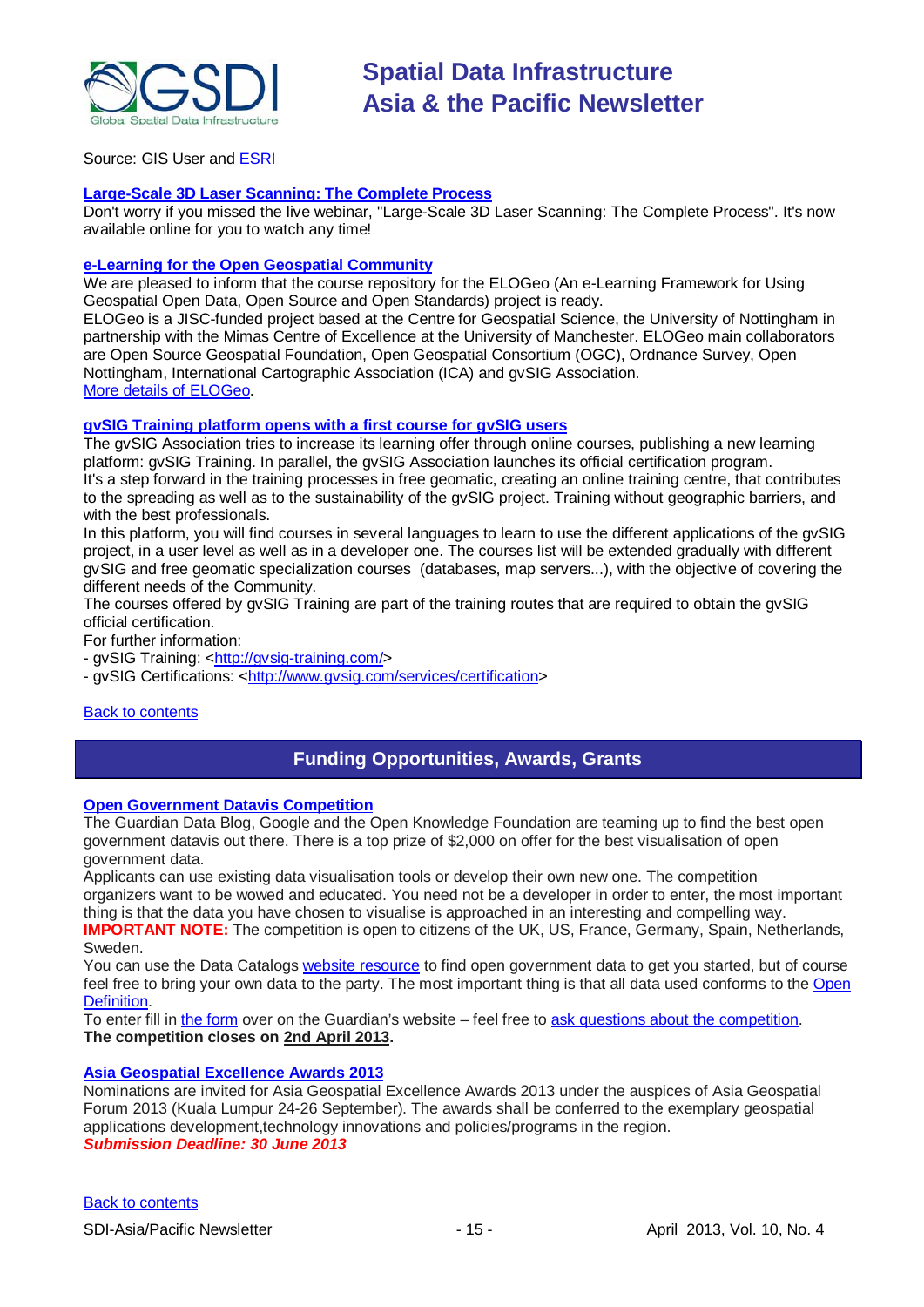

#### **[2013 IEEE Data Fusion Contest](http://www.grss-ieee.org/community/technical-committees/data-fusion/data-fusion-contest/)**

Recently, the IEEE Geoscience and Remote Sensing Society announced plans for its **2013 Data Fusion Contest**. The Contest, which helps connecting students and researchers around the world, evaluates existing methodologies at the research or operational level to solve remote sensing problems using data from various sensors. The Contest is open not only to IEEE members, but to everyone, and consists of two parallel competitions: Best Paper Award and



Best Classification Award. The winning teams will receive an iPad, an IEEE Certificate of Appreciation, and a free open access publication in an IEEE GRSS Journal. Final results will be announced at the 2013 IEEE International Geoscience and Remote Sensing Symposium in Melbourne, Australia, in July 2013. Thanks to AnyGeo blog

#### **[Ideas Challenge](http://www.gmes-masters.com/ideas-challenge)**

The Ideas Challenge is at the core of the GMES Masters competition. It invites students, entrepreneurs, start-up companies and SMEs to submit their ideas for an innovative commercial use of GMES to a secure online database on the GMES Masters website. The best idea for a commercially viable business idea using GMES data will be rewarded. The winner will be rewarded with a cash prize of EUR 10,000 as well as the chance to get his idea further developed in one of the six ESA Business Incubation Centres (BICs). The incubation package has a value of up to EUR 60,000.

#### **[ESA App Challenge](http://www.gmes-masters.com/esa-app-challenge)**

The European Space Agency (ESA) will award the ESA App Challenge to the best application idea for the usage of GMES on mobile phones. Proposals shall address one or more GMES main thematic areas (land, marine environment, atmosphere, climate change, emergency management). ESA is looking for ideas that can be implemented quickly into a profitable business. The application should consist of a base app containing info and news on GMES, as well as one or more specific content modules that provide relevant location-based data to users in real time. The winner will be considered for support by one of the six European Space Agency's Business Incubation Centres (ESA BICs) across Europe (value up to EUR 60,000).

#### **[European Space Imaging High-Res Challenge](http://www.gmes-masters.com/european-space-0)**

European Space Imaging (EUSI) is Europe's leading provider of Very High-Resolution (VHR) satellite data. EUSI will award the best application idea using the most advanced VHR satellite data. Application ideas which are easily implementable, sustainable, cut costs and create efficiencies are of high interest. Participants are required to submit detailed application ideas including business concepts. The winner will be awarded a data package of EUSI satellite data worth up to EUR 20,000 for use in further developing the winning application.

#### **[DLR Environmental Challenge](http://www.gmes-masters.com/dlr-environmental)**

DLR is looking for new applications in Earth observation, especially proposals addressing the mapping of the environment and climate. Ideas for using Earth observation to manage sustainable supplies of energy are also welcome. In addition to any kind of non-satellite geoinformation, proposals should be based on existing or imminent Earth observation satellite data that is available either for free or under commercial terms. The product or service generated from the idea should support either professionals from organisations and companies in environmental assessment, or the general public and consumer-oriented markets. Both regional and global applications and services are possible. Innovative ways to link the service with users are especially encouraged. The ideas should also describe a realistic scenario for their implementation involving either the general public or commercial benefits. The winner(s) will receive a voucher for a workshop or initial coaching according to what further realisation of the idea requires.

#### **[Best Service Challenge](http://www.gmes-masters.com/best-service)**

The Best Service Challenge invites service providers to upload profiles of their existing services within the main thematic areas of GMES to the GMES Masters competition website. The Best Service Challenge aims at increasing the awareness of existing Earth Monitoring Services and their benefits to European citizens. The winner of the Best Service Challenge will benefit from a substantial satellite data quota made available with financial support by the European Commission.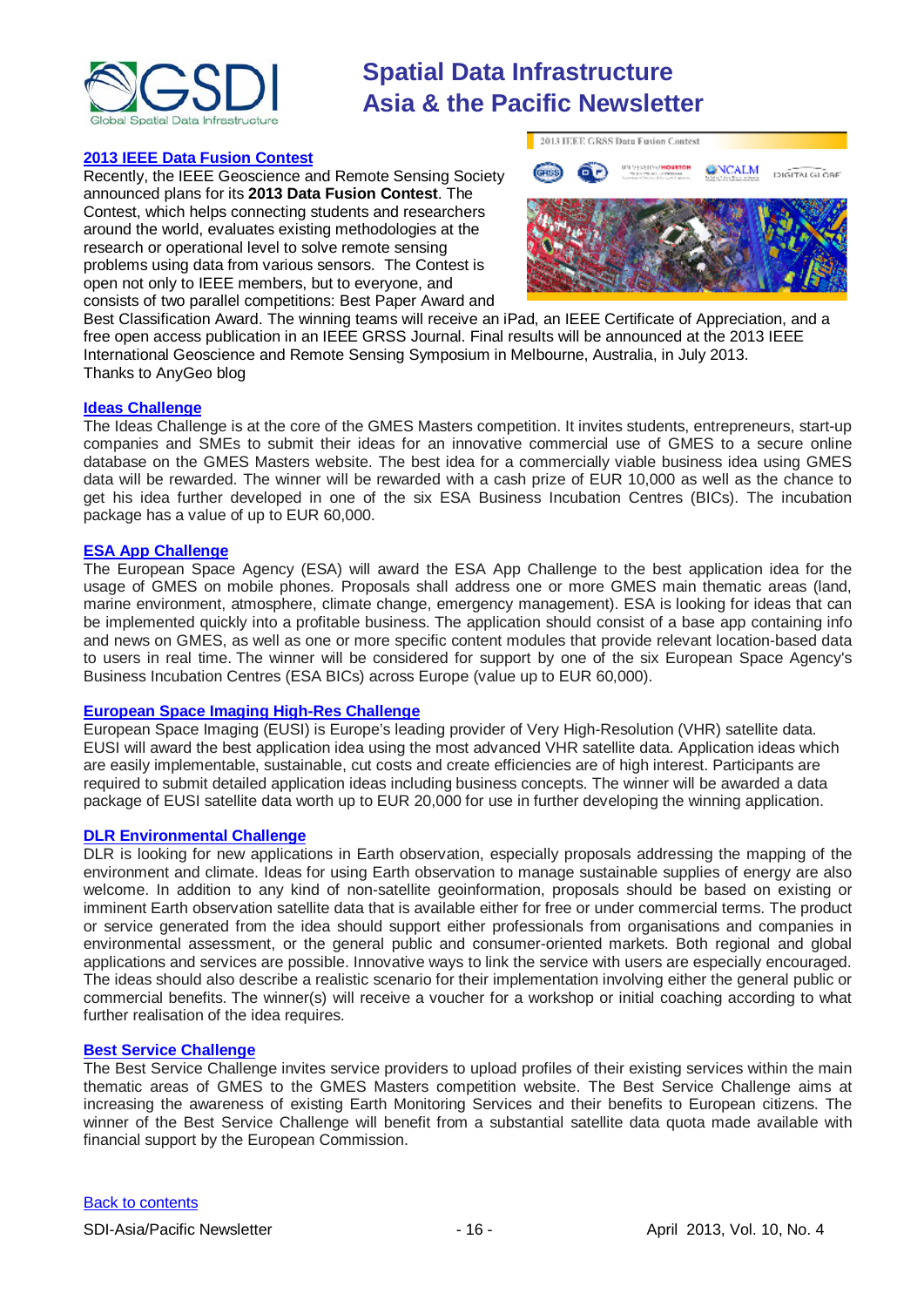

#### **[T-Systems Cloud Computing Challenge](http://www.gmes-masters.com/t-systems-cloud)**

T-Systems will award the prize for its Cloud Computing Challenge to the best GMES application or service idea that will make use of the cloud computing model Infrastructure-as-a-Service (IaaS) to provide Earth observation data on demand via user-oriented web portal or mobile devices. T-Systems will assist the winner in getting the awarded project off the ground. They will support the winner to realise an innovation project, which could lead to a long-term partnership.

#### **[Challenge to spur the geospatial industry](http://geospatialworld.net/index.php?option=com_content&view=article&id=23850:challenge-to-spur-the-geospatial-industry&catid=75:miscellaneous-events)**

The Singapore Land Authority has launched OneMap Challenge that seeks to promote the development of innovative map-based desktop and mobile applications by businesses and the community.

The OneMap Challenge provides a platform for application developers to showcase their creativity through the apps they develop to an increasingly tech-savvy population and enterprises, including those represented by the Association of Small and Medium Enterprises (ASME) which is one of the competition promotion partners. The Challenge also aims to facilitate collaborations between potential business partners for creating location-based apps that are useful for business enterprises and the general community.

With two top prizes of \$20,000 cash each and other attractive prizes up for grabs, the OneMap Challenge is divided into two categories – Web Applications for applications that run on web browsers and Mobile Applications for those that run on smart phones, tablets and other portable devices.

Visit <http://www.sla.gov.sg/OneMapChallenge> to learn more about OneMap Challenge and check out the OneMap Facebook page at [www.facebook.com/OneMap.](http://www.facebook.com/OneMap)

Source: Geospatial World and [SLA press release](http://www.sla.gov.sg/htm/new/new2012/new0401.htm)

#### <span id="page-16-0"></span>[Back to contents](#page-0-0)

### **Employment Opportunities**

#### **GIS Job Board Launches New Website: [www.gisjobboard.com](http://www.gisjobboard.com/)**

New Site Provides Employers and Job Seekers Tools to Post and Search Jobs and Resumes in the GIS and Geospatial Disciplines

GIS Job Board has launched a new website specifically dedicated to GIS and other geospatial disciplines. The new site makes it simple for employers and job seekers to post and search for jobs and resumes. The site was created to serve the growing needs of the GIS community and help with recruiting and job seeking efforts. Visitors also have the option to view the site in a different language if they choose, making it easier for them to have access to the content

Registered users can receive jobs or resumes by email. They can also flag jobs and resumes as well as save searches, setup resume alerts, and save resumes and jobs. Users have the capability of private messaging other users in case they ever want to communicate with someone.

For more information about GIS Job Board, please visit their website at **[www.gisjobboard.com](http://www.gisjobboard.com/)**

<span id="page-16-1"></span>[Back to contents](#page-0-0)

## **Conference Proceedings**

#### **Modernization of land administration and management systems** Uganda: 17-18 January 2013



**Implementation of land information systems (LIS): sharing experiences, innovations and good practices.**

Throughout the two day conference, discussions focused on technical issues related to the choice of the solutions adopted, the methodologies to be implemented and the technical equipment installed. Other topics included issues of protection against hacking, the importance of training local people, the communication targeting administrative staff and the public, and the importance of measuring concrete benefits of such projects and their returns on investment. Several presentations

focused on the use of aerial photography or satellite imagery in cadaster projects. As the cost of a geographic dataset depends heavily on its accuracy, it is essential to define the data sources that will be used for the establishment of the cadastral reference from the start.

#### [Back to contents](#page-0-0)

SDI-Asia/Pacific Newsletter 1992 - 17 - 17 - April 2013, Vol. 10, No. 4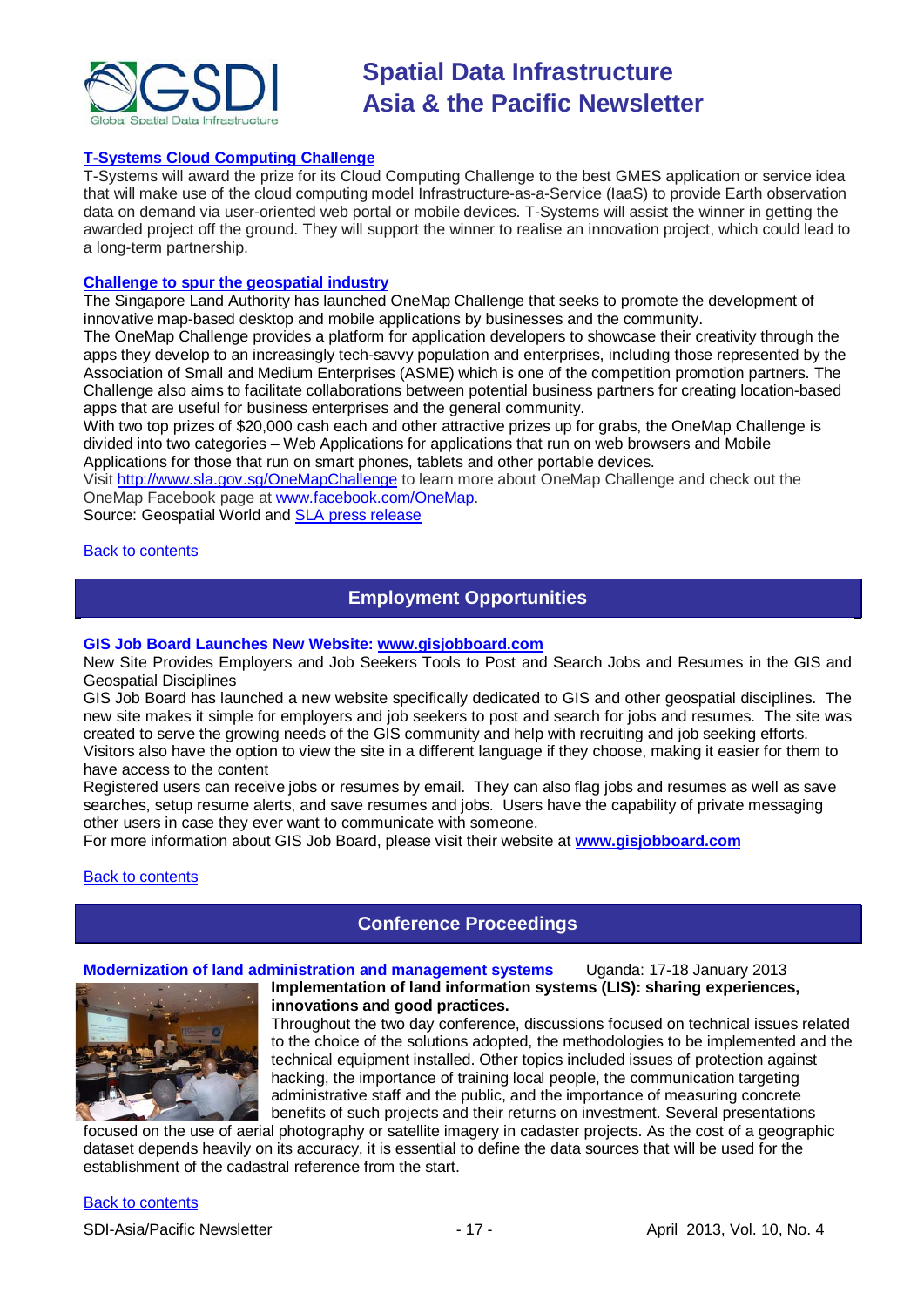

Picking up a key point of discussion on the theme of the added value of NSDI projects for developing countries at the regional conference IGN France International held in April 2012 in Ouagadougou (Burkina Faso) **the link between land projects and National Spatial Data Infrastructure (NSDI) was also addressed. Land projects are sometimes considered the cornerstone of NSDI initiatives**. However the situation varies considerably from one country to another. Clear links exist between LIS projects and NSDI initiatives; however, some countries initiated NSDI projects without systematic land initiatives, while others have taken advantage of LIS projects to develop national spatial data infrastructure.

**Most agreed that the highest authorities must play a determining role in the definition of public policies legal frameworks and the way these projects move forward.** Without this strategic vision, both LIS and NSDI projects encounter difficulties fail to get off the ground or are not become sustainable**. The completion of a geographic data set appears to be an essential component for both LIS or NSDI projects** and should be taken into account from the very beginning.

In her final intervention, the Minister of Lands insisted on the added value of the LI project led by IGN France International. Securing land titles will reduce poverty and enhance economic development in Uganda. More details on the regional conference and the programmes will be available at: [www.lis-uganda.go.ug](http://www.lis-uganda.go.ug/) and at [www.ignfi.com](http://www.ignfi.com/)

#### **[GISSA Ukubuzana 2012 Conference Proceedings](http://www.eepublishers.co.za/article/gissa-ukubuzana-2012-conference-proceedings.html)**

Almost 600 delegates and 66 exhibitors attended the Geo-Information Society of South Africa [\(GISSA\)](http://www.gissa.org.za/) Ukubuzana 2012 conference which was held at Emperors Palace from 2 to 4 October 2012 in Johannesburg, South Africa.

Some 60 peer-reviewed academic papers, general papers, short papers and poster papers were presented at GISSA Ukubuzana 2012. A particular hit with the delegates were the local government, demographic and mobile streams.

#### **Spatial@Gov, Canberra, November 2012**

The conference program addressed two broad categories under the main conference theme of Future Directions: Linking People, Policy and Place.

- The **Strategy** theme explored the policy settings required to ensure that Governments can best use location-based business intelligence in support of better informed policy and planning decisions, and more efficient targeted service delivery to Australian and New Zealand citizens.
- The **Innovation** theme looked closely at emerging and future trends and how Governments might work with the commercial and research sectors in order to drive future innovation in the Australian and New Zealand Spatial Community and globally.

Most of the proceedings are now [available online.](http://spatial.cebit.com.au/program.html)

#### **[Documentation: 19th United Nations Regional Cartographic Conference for Asia and the Pacific](http://unstats.un.org/unsd/geoinfo/RCC/unrccap19.html?)**

The 19th United Nations Regional Cartographic Conference for Asia and the Pacific (UNRCC-AP) was held in Bangkok, Thailand from 29 October to 1 November 2012. Documentation from the event is available online. The Permanent Committee on GIS for Asia and the Pacific (PCGIAP) decided to rename itself UNGGIM-AP.

#### <span id="page-17-0"></span>[Back to contents](#page-0-0)

## **Conferences, Events**

For upcoming events of global or major international interest, please visit the [upcoming conference list o](http://gsdi.org/events/upcnf.asp)n the GSDI website – as this conference list will be reserved for conferences within or with specific interest to the Asia Pacific Region.

#### **The editors welcome news of conferences & events from the newsletter subscribers**

#### **[Call for Expression of Interest to host AARSE 2014 and future Conferences](http://lists.gsdi.org/pipermail/sdi-africa/2010-November/001135.html)**

Call for Expression of Interest to host the 10th biennial International Conference of the African Association of Remote Sensing of the Environment (AARSE) in October 2014 and future Conferences.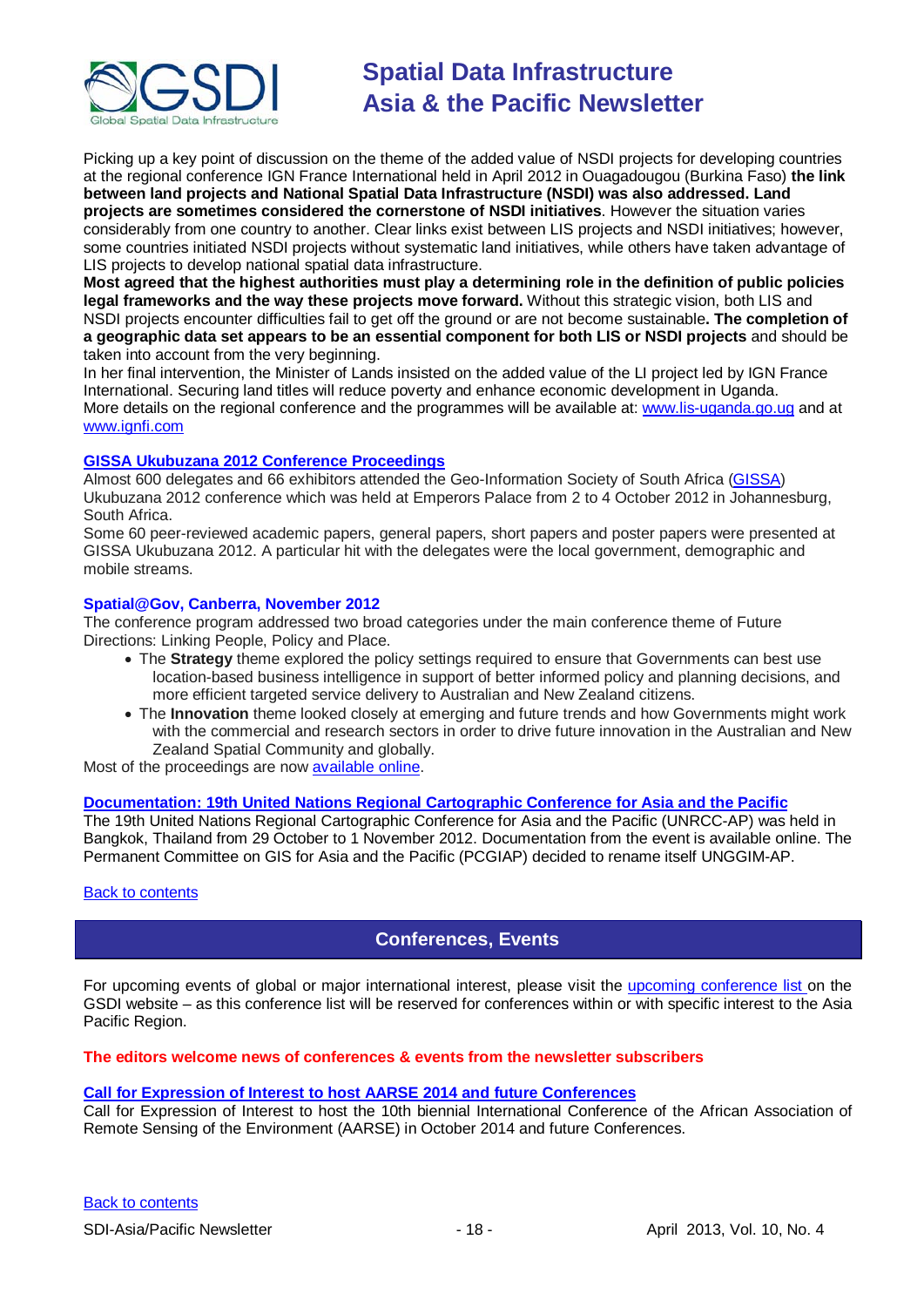

| <b>Date</b>        | <b>Location</b>                | <b>Event</b>                                                                                                                                                                                                                                                                                                                                                                                                                                                                                                                                                                                                                                                                                                                                                                                                                                                                                                                                                                                                                                                                                                                                                                                                                                                                                                                                                                                                                                                                                                                                                                                                                                                                                                                                                                                                                                                                 |
|--------------------|--------------------------------|------------------------------------------------------------------------------------------------------------------------------------------------------------------------------------------------------------------------------------------------------------------------------------------------------------------------------------------------------------------------------------------------------------------------------------------------------------------------------------------------------------------------------------------------------------------------------------------------------------------------------------------------------------------------------------------------------------------------------------------------------------------------------------------------------------------------------------------------------------------------------------------------------------------------------------------------------------------------------------------------------------------------------------------------------------------------------------------------------------------------------------------------------------------------------------------------------------------------------------------------------------------------------------------------------------------------------------------------------------------------------------------------------------------------------------------------------------------------------------------------------------------------------------------------------------------------------------------------------------------------------------------------------------------------------------------------------------------------------------------------------------------------------------------------------------------------------------------------------------------------------|
| <b>April 2013</b>  |                                |                                                                                                                                                                                                                                                                                                                                                                                                                                                                                                                                                                                                                                                                                                                                                                                                                                                                                                                                                                                                                                                                                                                                                                                                                                                                                                                                                                                                                                                                                                                                                                                                                                                                                                                                                                                                                                                                              |
| 15-17 April        | Al-Dammam City,                | 8th National GIS Symposium in Saudi Arabia<br><b>Contact</b>                                                                                                                                                                                                                                                                                                                                                                                                                                                                                                                                                                                                                                                                                                                                                                                                                                                                                                                                                                                                                                                                                                                                                                                                                                                                                                                                                                                                                                                                                                                                                                                                                                                                                                                                                                                                                 |
| "NEW"              | Saudi arabia                   |                                                                                                                                                                                                                                                                                                                                                                                                                                                                                                                                                                                                                                                                                                                                                                                                                                                                                                                                                                                                                                                                                                                                                                                                                                                                                                                                                                                                                                                                                                                                                                                                                                                                                                                                                                                                                                                                              |
| <b>15-19 April</b> | Canberra,<br>Australia<br>2013 | <b>Surveying &amp; Spatial Sciences Conference 2013</b><br>Andrew Bashfield from Intergraph Corporation and John Weaver<br>from Office of Spatial Policy (OSP) are hosting a Spatial Data<br>Infrastructure (SDI) workshop as part of the Surveying & Spatial<br>Sciences Institute (SSSI) national conference in Canberra from<br>1.00pm on Monday, 15 April 2013.<br>Conference program                                                                                                                                                                                                                                                                                                                                                                                                                                                                                                                                                                                                                                                                                                                                                                                                                                                                                                                                                                                                                                                                                                                                                                                                                                                                                                                                                                                                                                                                                    |
| 16-17 April        | Wellington,                    | Inaugural event of the Natural Resource Group GIS Network?-                                                                                                                                                                                                                                                                                                                                                                                                                                                                                                                                                                                                                                                                                                                                                                                                                                                                                                                                                                                                                                                                                                                                                                                                                                                                                                                                                                                                                                                                                                                                                                                                                                                                                                                                                                                                                  |
|                    | New Zealand                    | <b>The Greatest Living Space Symposium</b>                                                                                                                                                                                                                                                                                                                                                                                                                                                                                                                                                                                                                                                                                                                                                                                                                                                                                                                                                                                                                                                                                                                                                                                                                                                                                                                                                                                                                                                                                                                                                                                                                                                                                                                                                                                                                                   |
| "NEW"              |                                | Theme: Pests, parks, trips, traps, data and maps<br>Participatory and interactive conversations involving natural<br>resource information.                                                                                                                                                                                                                                                                                                                                                                                                                                                                                                                                                                                                                                                                                                                                                                                                                                                                                                                                                                                                                                                                                                                                                                                                                                                                                                                                                                                                                                                                                                                                                                                                                                                                                                                                   |
| <b>22-26 April</b> | Beijing, China                 | 35th International Symposium on Remote Sensing of                                                                                                                                                                                                                                                                                                                                                                                                                                                                                                                                                                                                                                                                                                                                                                                                                                                                                                                                                                                                                                                                                                                                                                                                                                                                                                                                                                                                                                                                                                                                                                                                                                                                                                                                                                                                                            |
|                    | 35th International             | <b>Environment (ISRSE35)</b><br>The papers included in the 35th International Symposium on<br>Remote Sensing of Environment proceedings will be published by<br>IOP Publishing Ltd., UK. The proceedings are available through the<br><b>IOP Conference Series: Earth and Environmental Science. All</b><br>published papers will be indexed by El Compendex.<br>Authors interested in the themes and topics of ISRSE35 are<br>welcome to submit their original manuscripts. Submissions to<br>ISRSE35 will be peer-reviewed to ensure high-quality scientific<br>content and well-written English, in accordance with the Peer<br>Review Policy for the IOP Conference Series.<br><b>ABSTRACT SUBMISSION</b><br>Interested contributors should submit a summary of the paper they<br>propose for presentation.<br>• All submissions should be in English.<br>• Abstracts should reach the Technical Programme Committee no<br>later than 30 September 2012.<br>• Notification of paper acceptance will be made by 10 December<br>2012.<br>• Each presenting author will be required to register and pay by the<br>author registration deadline on Monday, 25 February 2013, to<br>ensure their abstract is included in the final programme.<br>Please submit abstracts through the Abstract Submission link at<br>http://www.isrse35.org<br>• All abstracts must be submitted online.<br><b>IMPORTANT DATES:</b><br>Registration Opens: Monday, 10 September 2012<br>Abstract Submission Deadline: Sunday, 30 September 2012<br>Workshop Submission Deadline: Tuesday, 30 October 2012<br>Acceptance Notification Monday, 10 December 2012<br>Early-bird Registration Deadline: Friday, 25 January 2013<br>Final Paper Deadline: Friday, 15 February 2013<br>Author Registration Deadline: Monday, 25 February 2013<br>Standard Registration Deadline Monday, 15 April 2013 |
|                    |                                | Contact detail:<br><b>ISRSE35 Secretariat</b><br>E-Mail: isrse35@ceode.ac.cn<br>Tel: +86 10 8217 8969<br>Fax: +86 10 8217 8968<br>Website: www.isrse35.org<br>Address: Center for Earth Observation and Digital Earth, CAS No. 9                                                                                                                                                                                                                                                                                                                                                                                                                                                                                                                                                                                                                                                                                                                                                                                                                                                                                                                                                                                                                                                                                                                                                                                                                                                                                                                                                                                                                                                                                                                                                                                                                                             |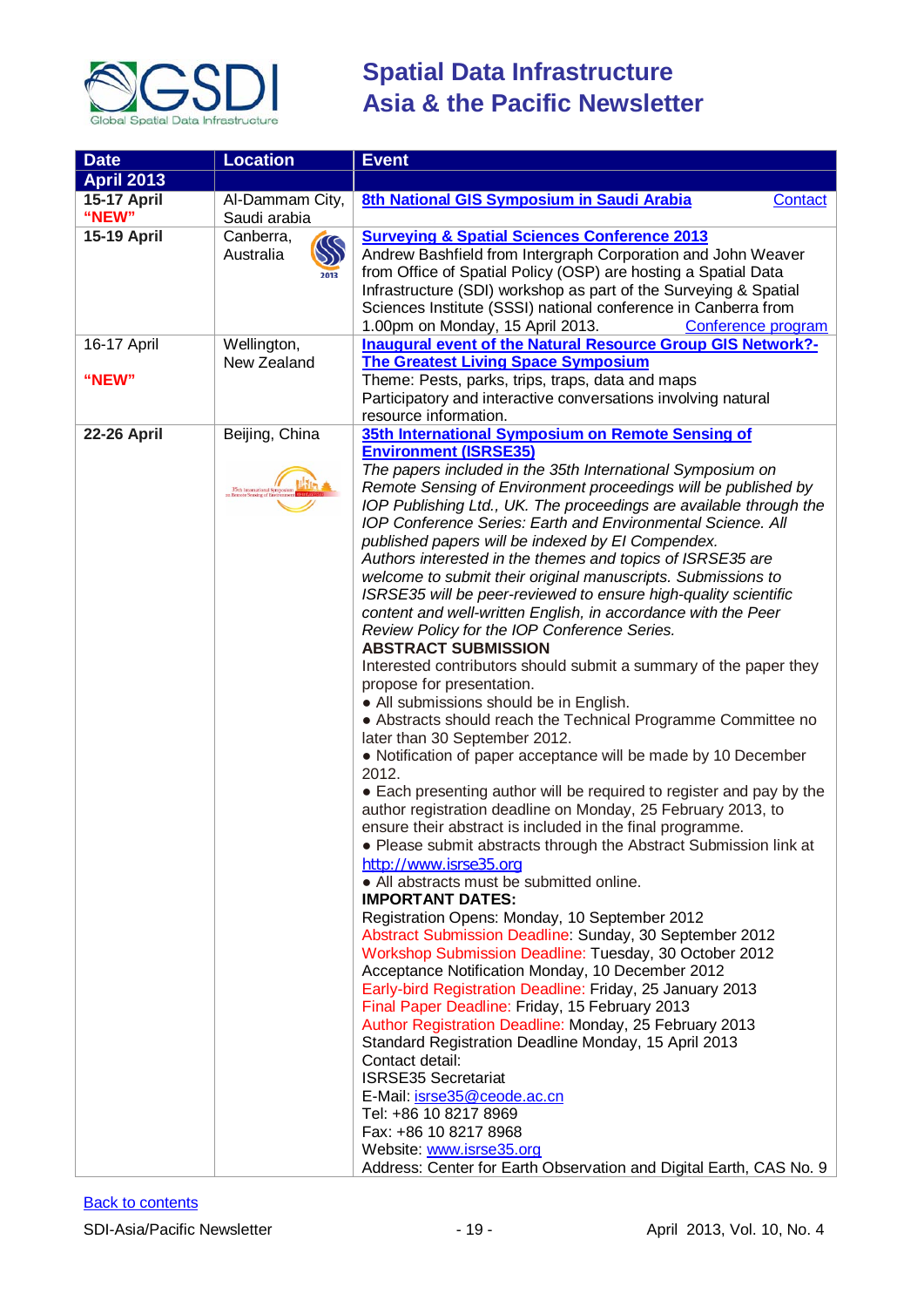

| Dengzhuang South Road, Haidian District, Beijing 100094, P.R.                                                                     |
|-----------------------------------------------------------------------------------------------------------------------------------|
|                                                                                                                                   |
| IX International exhibition and scientific congress "Interexpo GEO-                                                               |
| Siberia-2013" - "Advanced Geospatial and Surveying Technologies                                                                   |
| for Environmental Management and Sustainable Development"                                                                         |
| Contact: http://www.ssga.ru/main/news/view/428/1/5555.html                                                                        |
|                                                                                                                                   |
|                                                                                                                                   |
|                                                                                                                                   |
| 8th International Symposium on Mobile Mapping Technology                                                                          |
|                                                                                                                                   |
|                                                                                                                                   |
| International Society for Photogrammetry and Remote Sensing                                                                       |
|                                                                                                                                   |
|                                                                                                                                   |
|                                                                                                                                   |
| The Working Week will bring surveyors and land professionals from                                                                 |
| all over the world together to meet while specific focus will be given                                                            |
| Africa. The conference is organised jointly by FIG and                                                                            |
| the Nigerian Institution of Surveyors, NIS, one of the three FIG                                                                  |
|                                                                                                                                   |
| Register before 15th Feb 2013 to avail complementary Awards                                                                       |
|                                                                                                                                   |
| <b>Geospatial World Forum</b> is a conference cum exhibition which                                                                |
| has always invoked the geospatial community with its relevant and<br>thought-provoking themes. This year, the conference which is |
| scheduled from 13-16 May 2013 at Beurs World Trade Center,                                                                        |
|                                                                                                                                   |
| understanding of the concept of Monetising the value added by                                                                     |
| geospatial industry so far with its theme "Monetising Geospatial                                                                  |
|                                                                                                                                   |
|                                                                                                                                   |
| Free and Open Source Software for Geospatial North America                                                                        |
|                                                                                                                                   |
|                                                                                                                                   |
|                                                                                                                                   |
| 8th International Symposium on Spatial Data Quality 2013                                                                          |
| The Symposium provides an interdisciplinary forum for leading                                                                     |
| scientists and young researchers to present their latest research                                                                 |
| Symposium will include keynote speeches and parallel sessions.                                                                    |
|                                                                                                                                   |
|                                                                                                                                   |
|                                                                                                                                   |
|                                                                                                                                   |
|                                                                                                                                   |
|                                                                                                                                   |
|                                                                                                                                   |
|                                                                                                                                   |
|                                                                                                                                   |
|                                                                                                                                   |
|                                                                                                                                   |
|                                                                                                                                   |
|                                                                                                                                   |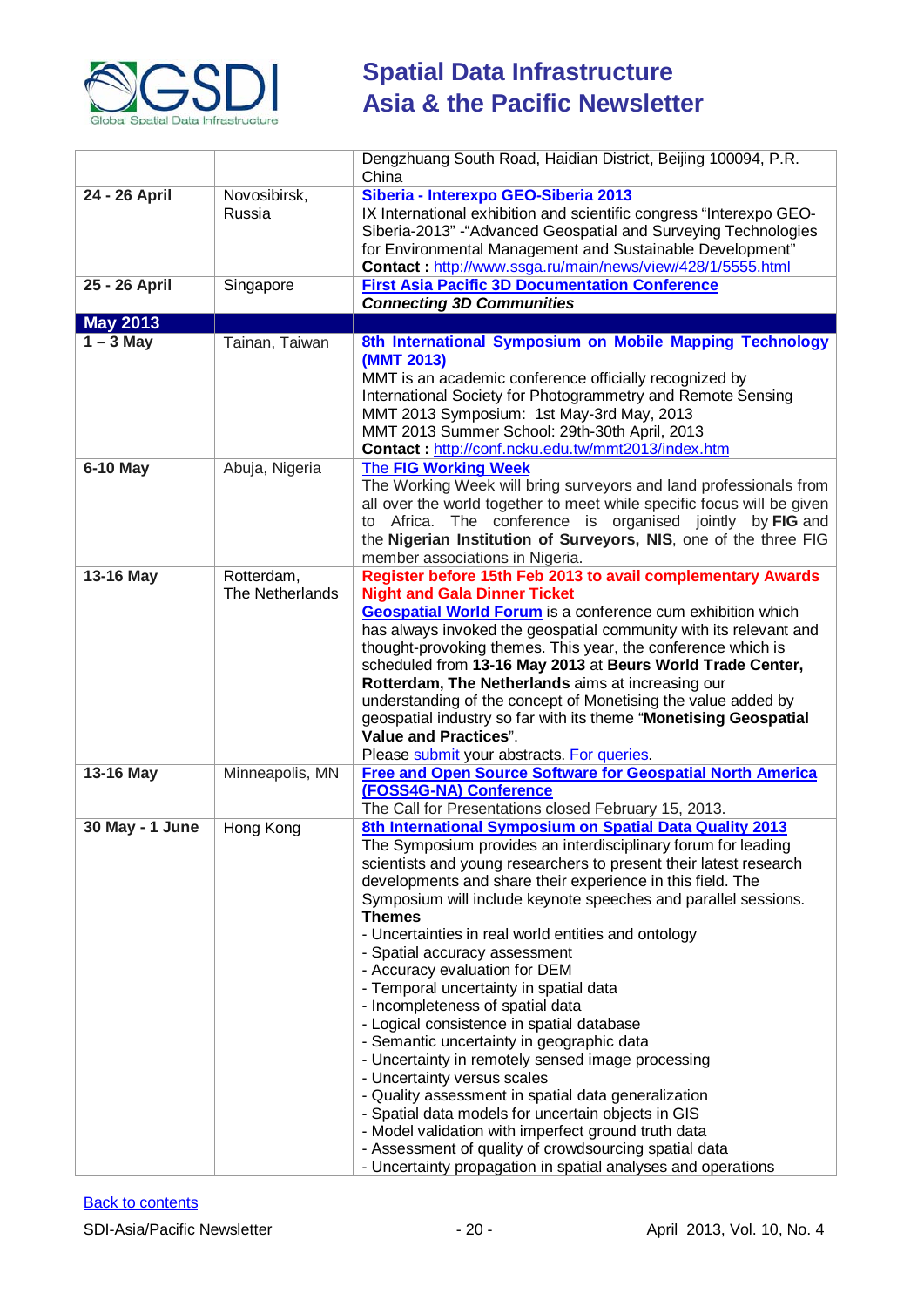

| <b>June 2013</b>    |                              | - Spatial querying and reasoning with uncertain data<br>- Uncertainty in geographical and environmental analysis<br>- Spatial data quality and decision making<br>- Spatial statistics<br>- Geostatistical methods for spatial data quality assessment<br>- Stochastic spatial simulation<br>- Spatial data quality and web- and mobile-based services<br>- Uncertainty in geovisual analytics<br>- Quality of spatial data visualization<br>- Meta-data and model for GIS data                                                                                                                                                                                                                                                                                                                                                                                                                                                                                                                                                                                                                                                                                                                                                                                                                                                                                                                                                                                                  |
|---------------------|------------------------------|----------------------------------------------------------------------------------------------------------------------------------------------------------------------------------------------------------------------------------------------------------------------------------------------------------------------------------------------------------------------------------------------------------------------------------------------------------------------------------------------------------------------------------------------------------------------------------------------------------------------------------------------------------------------------------------------------------------------------------------------------------------------------------------------------------------------------------------------------------------------------------------------------------------------------------------------------------------------------------------------------------------------------------------------------------------------------------------------------------------------------------------------------------------------------------------------------------------------------------------------------------------------------------------------------------------------------------------------------------------------------------------------------------------------------------------------------------------------------------|
| $8 - 9$ June        | San Francisco,               | <b>State of the Map - US</b>                                                                                                                                                                                                                                                                                                                                                                                                                                                                                                                                                                                                                                                                                                                                                                                                                                                                                                                                                                                                                                                                                                                                                                                                                                                                                                                                                                                                                                                     |
|                     | <b>USA</b>                   | Workshop - June 7 and OSM Hack Day - June 10                                                                                                                                                                                                                                                                                                                                                                                                                                                                                                                                                                                                                                                                                                                                                                                                                                                                                                                                                                                                                                                                                                                                                                                                                                                                                                                                                                                                                                     |
| $19 - 21$ June      | Manila,<br>Philippines       | 14th Annual Global Development Conference                                                                                                                                                                                                                                                                                                                                                                                                                                                                                                                                                                                                                                                                                                                                                                                                                                                                                                                                                                                                                                                                                                                                                                                                                                                                                                                                                                                                                                        |
| 23-25 June<br>"NEW" | Tainan, Taiwan               | 3rd International Conference on Earth Observations and<br><b>Societal Impacts (ICEO&amp;SI)</b>                                                                                                                                                                                                                                                                                                                                                                                                                                                                                                                                                                                                                                                                                                                                                                                                                                                                                                                                                                                                                                                                                                                                                                                                                                                                                                                                                                                  |
| $24 - 27$ June      | Ho Chi Minh City,<br>Vietnam | <b>Eighth International Conference on "Geographical Analysis,</b><br>Urban Modeling, Spatial Statistics" GEOG-AND-MOD 13<br>in conjunction with<br>The 2013 International Conference on Computational Science and<br>its Applications (ICCSA 2013)<br>Submission - papers should be submitted at: http://ess.iccsa.org/<br>[please don't forget to select "Geographical Analysis, Urban<br>Modeling, Spatial Statistics GEOG-AND-MOD 13" workshop from<br>the drop-down list of all workshops.]<br><b>Important dates</b><br>31 January 2013: Deadline for full paper submission<br>10 March 2013: Notification of acceptance<br>6 April 2013: Deadline for Camera Ready Papers<br>June 24-27, 2013: ICCSA 2013 Conference                                                                                                                                                                                                                                                                                                                                                                                                                                                                                                                                                                                                                                                                                                                                                       |
| $24 - 27$ June      | Ho Chi Minh City,<br>Vietnam | 1st International Workshop on Agricultural and Environmental<br><b>Information and Decision Support Systems (AEIDSS 2013)</b><br>in conjunction with<br>The 2013 International Conference on Computational Science and<br>its Applications (ICCSA 2013<br>Deadline for Full Paper submission: extended to February 1, 2013<br>Notification of Acceptance: March 10, 2013<br><b>Workshop description:</b><br>Monitor and manage sanitary risks, study climate change,<br>environmental impacts in connexion with agricultural practices (the<br>use of pesticides, for example), mapping the good ecological status<br>of rivers, simulate spread of forest fires  are environmental and<br>agricultural challenges for which Information and Decision Support<br>Systems represent effective solutions. New theoretical and<br>technical challenges emerge from the integration of several<br>scientific domains such as agronomy, mathematics, information<br>technology and computer science. The objective of the proposed<br>workshop is to show how the latest advances in research in<br>information and decision-support systems can be applied to<br>environmental and agricultural matters.<br>Information and Decision Support Systems topics (include but are<br>not limited to):<br>* Database, Data Warehouses<br>* Geographic Information Systems<br>* Cloud/Grid Computing<br>* Distributed information systems<br>* Interoperability between information systems |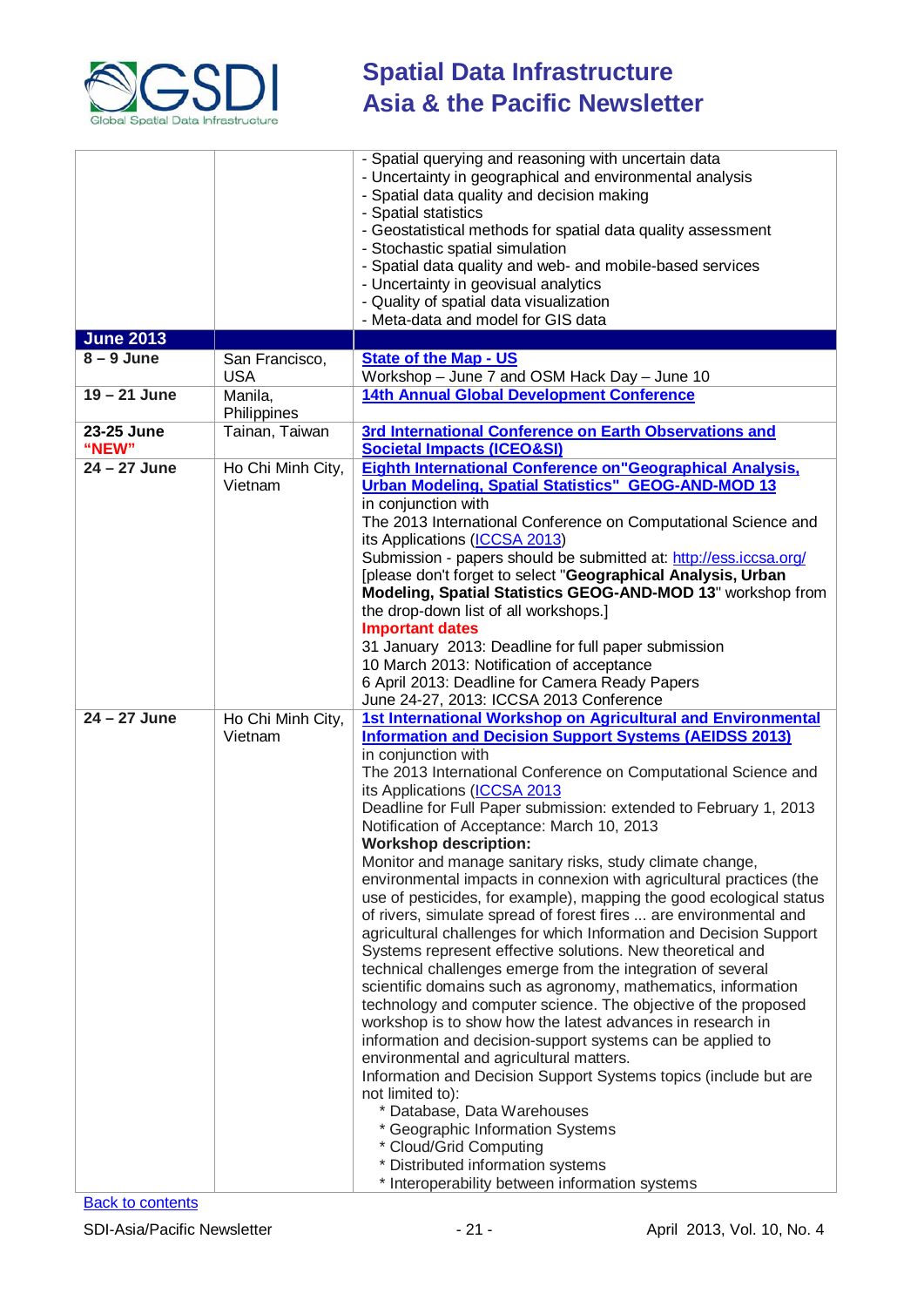

|                  |                          | * Data Integration<br>* Geovisulization Knowledge management<br>* Spatial Big Data<br>* Geosensor network<br>Software Engineering<br>* Data Mining<br>Proceedings and Journal special issue:<br>Accepted papers of the Workshops will be included in a Springer-<br>Verlag Lecture Notes in Computer Science (LNCS) volume.<br>Selected papers will be invited to submit extended versions to a<br>special issue of the Ecological Informatics journal.                                                                                                                                                                                                                                                                                                                                                                                                                                                                                                                    |
|------------------|--------------------------|----------------------------------------------------------------------------------------------------------------------------------------------------------------------------------------------------------------------------------------------------------------------------------------------------------------------------------------------------------------------------------------------------------------------------------------------------------------------------------------------------------------------------------------------------------------------------------------------------------------------------------------------------------------------------------------------------------------------------------------------------------------------------------------------------------------------------------------------------------------------------------------------------------------------------------------------------------------------------|
| <b>July 2013</b> |                          |                                                                                                                                                                                                                                                                                                                                                                                                                                                                                                                                                                                                                                                                                                                                                                                                                                                                                                                                                                            |
| $2 - 5$ July     | Salzburg, Austria        | GI Forum 2013 - Creating the GISociety<br>The international GI Forum attracts an interdisciplinary audience<br>interested in discussing progress and new ideas in GIScience. The<br>GI_Forum communicatesinnovative research and learning in<br>Geographic Information Science with focus on hardware,<br>software, orgware and brainware for the GISociety, and their inter-<br>relationships. Young researchers are especially invited to contribute<br>and discuss their research. Together with recognized scientists they<br>will find a vibrant community from academia, business, and<br>education ready to embrace new ideas and explore new research<br>directions. GI Forum runs concurrently with the highly regarded<br>German language conference on Applied Geoinformatics - AGIT.<br>The two symposia share some 1200 participants, the innovative<br>AGIT EXPO exhibit and stimulating social events.<br>Submission deadline February 1, 2013.<br>Contact. |
| $16 - 18$ July   | Gold Coast,<br>Australia | <b>IGNSS 2013</b><br>The International Global Navigation Satellite Systems (IGNSS)<br>Society Inc. is pleased to announce IGNSS 2013<br><b>Closing Date for Submission of Abstracts: Monday</b><br>4 <sup>th</sup> February, 2013:<br>Information regarding on line submission of abstracts and abstract<br>templates will be updated in due course on the IGNSS Society<br>website.<br><b>Submission of Peer Reviewed and Non Peer Reviewed Papers:</b><br>Information regarding On Line Submission of Peer Reviewed and<br>Non Peer Reviewed Papers will be updated in due course on the<br>IGNSS Society website (Click here).<br><b>IGNSS Free Membership:</b><br>There is no fee to register for Membership of the IGNSS<br>Society. Complete the On Line Membership Form.<br>Benefits of Membership include reduced Symposium Registration<br>Fees.<br>Contact: http://www.ignss.org/                                                                                |
| $21 - 26$ July   | Melbourne,<br>Australia  | <b>IEEE International Geoscience and Remote Sensing</b><br><b>Symposium (IGARSS)</b><br>On behalf of the IEEE Geoscience and Remote Sensing Society<br>and the IGARSS 2013 Local Organising Committee, we are<br>delighted to invite you to Melbourne, Australia for IGARSS 2013.<br>We are looking forward to welcoming leading scientists, engineers<br>and educators from the diverse disciplines that make up the<br>Geoscience and Remote Sensing community. We also hope to<br>attract new delegates from the Asia-Pacific and Oceania<br>regions. We will be offering a world class technical program<br>encompassing traditional IGARSS topics and new topics reflecting<br>the theme of the 2013 Conference, "Building a Sustainable Earth<br>through Remote Sensing". This theme was selected to emphasize                                                                                                                                                       |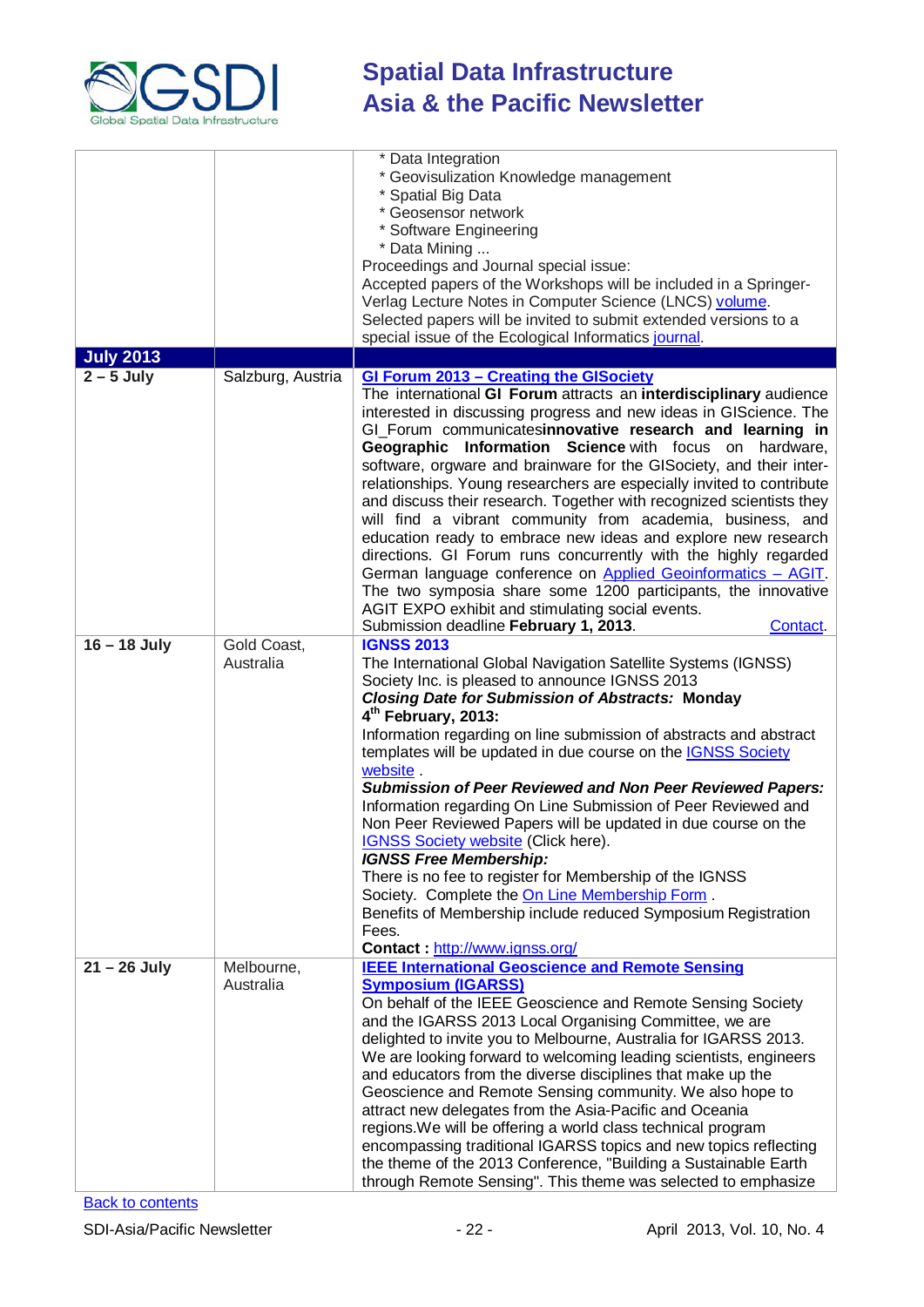

|                                        |                                      | the issues that most affect the Earth's environment, and the human<br>impact on the planet. We welcome both seasoned and new<br>delegates to Melbourne in July 2013.                                                                                                                                                                                                                                                                                                                                                                                                                                                                                                                                                                                |
|----------------------------------------|--------------------------------------|-----------------------------------------------------------------------------------------------------------------------------------------------------------------------------------------------------------------------------------------------------------------------------------------------------------------------------------------------------------------------------------------------------------------------------------------------------------------------------------------------------------------------------------------------------------------------------------------------------------------------------------------------------------------------------------------------------------------------------------------------------|
| <b>August 2013</b>                     |                                      |                                                                                                                                                                                                                                                                                                                                                                                                                                                                                                                                                                                                                                                                                                                                                     |
| 26-29 August                           | Kuching,<br>Sarawak,<br>Malaysia     | The 8th International Symposium on Digital Earth (ISDE8) with<br>the theme of "Transforming Knowledge into Sustainable Practice"<br>will be held in Kuching, Sarawak, Malaysia.                                                                                                                                                                                                                                                                                                                                                                                                                                                                                                                                                                     |
| <b>September</b><br>2013               |                                      |                                                                                                                                                                                                                                                                                                                                                                                                                                                                                                                                                                                                                                                                                                                                                     |
| 2-4 September                          | Jakarta,<br>Indonesia                | <b>UN/Indonesia Workshop on Climate Change</b><br>No website/URL at this stage                                                                                                                                                                                                                                                                                                                                                                                                                                                                                                                                                                                                                                                                      |
| $12 - 14$<br><b>September</b>          | Enschede, NL                         | <b>GISDECO: URBAN FUTURES. Multiple visions, paths and</b><br>constructions<br>Deadline for abstract submission: 15 April 2013                                                                                                                                                                                                                                                                                                                                                                                                                                                                                                                                                                                                                      |
| "NEW"                                  |                                      | Notification of acceptance: 15 May 2013<br>Deadline full paper submission: 15 August 2013?<br>The upcoming GISDECO (GIS for Developing Countries)<br>conference is being hosted by the Department of Urban and<br>Regional Planning and Geo-Information Management (PGM)<br>(Faculty ITC, University of Twente) and jointly organized with N-<br>AERUS (Network-Association of European Researchers on<br>Urbanisation in the South).?<br><b>CALL FOR PAPERS</b><br>Some pre-conference workshops/meetings can be arranged for a<br>small fee can also be facilitated. Should there be a desire for these<br>please contact the local organization committee before 31 March<br>2013.<br>For any further information or communication regarding the |
|                                        |                                      | conference please only use this email.                                                                                                                                                                                                                                                                                                                                                                                                                                                                                                                                                                                                                                                                                                              |
| $23 - 27$<br><b>September</b><br>"NEW" | <b>TSUKUBA,</b><br>Japan             | <b>ASPAR 2013 The 4th Asia-Pacific Conference on Synthetic</b><br><b>Aperture Radar</b><br>"Overcoming the Hardships: Responding to Disasters with SAR"                                                                                                                                                                                                                                                                                                                                                                                                                                                                                                                                                                                             |
| 24-26                                  | Kuala Lumpur                         | <b>Asia Geospatial Forum 2013</b>                                                                                                                                                                                                                                                                                                                                                                                                                                                                                                                                                                                                                                                                                                                   |
| <b>September</b>                       |                                      | <b>CALL for ABSTRACTS</b><br>Contact                                                                                                                                                                                                                                                                                                                                                                                                                                                                                                                                                                                                                                                                                                                |
| "AMENDED"                              |                                      | 30 May 2013<br><b>Abstract Submission</b><br>15 June 2013<br>Abstract Acceptance<br>Non-Acceptance<br>Authors' Registrations<br>30 June 2013                                                                                                                                                                                                                                                                                                                                                                                                                                                                                                                                                                                                        |
| October 2013                           |                                      |                                                                                                                                                                                                                                                                                                                                                                                                                                                                                                                                                                                                                                                                                                                                                     |
| $15 - 17$ October                      | Coombe Abbey,<br>Warwickshire,<br>UK | 1st call for papers for the 9th International Workshop of the<br><b>EARSeL Special Interest Group (SIG) on Forest Fires. The</b><br>workshop is organised by the University of Leicester with support<br>from the Laboratory of Forest Management and Remote Sensing,<br>Faculty of Forestry and Natural Environment, Aristotle University of<br>Thessaloniki.<br>Contact<br><b>EXTENDED</b> deadline for abstract submission is 15 April 2013.                                                                                                                                                                                                                                                                                                     |
| <b>November</b><br>2013                |                                      |                                                                                                                                                                                                                                                                                                                                                                                                                                                                                                                                                                                                                                                                                                                                                     |
| 4-8 November                           | Addis Ababa,<br>Ethiopia             | <b>GSDI 14 and AfricaGIS 2013:</b><br>The GSDI Association, EIS-Africa, the International Geospatial<br>Society, and the United Nations Economic Commission for Africa<br>(UNECA) are pleased to announce a close partnership in offering<br>the joint GSDI 14 World Conference and AfricaGIS 2013<br>Conference.<br>The theme of the conference is Spatially Enabling Africa in                                                                                                                                                                                                                                                                                                                                                                    |